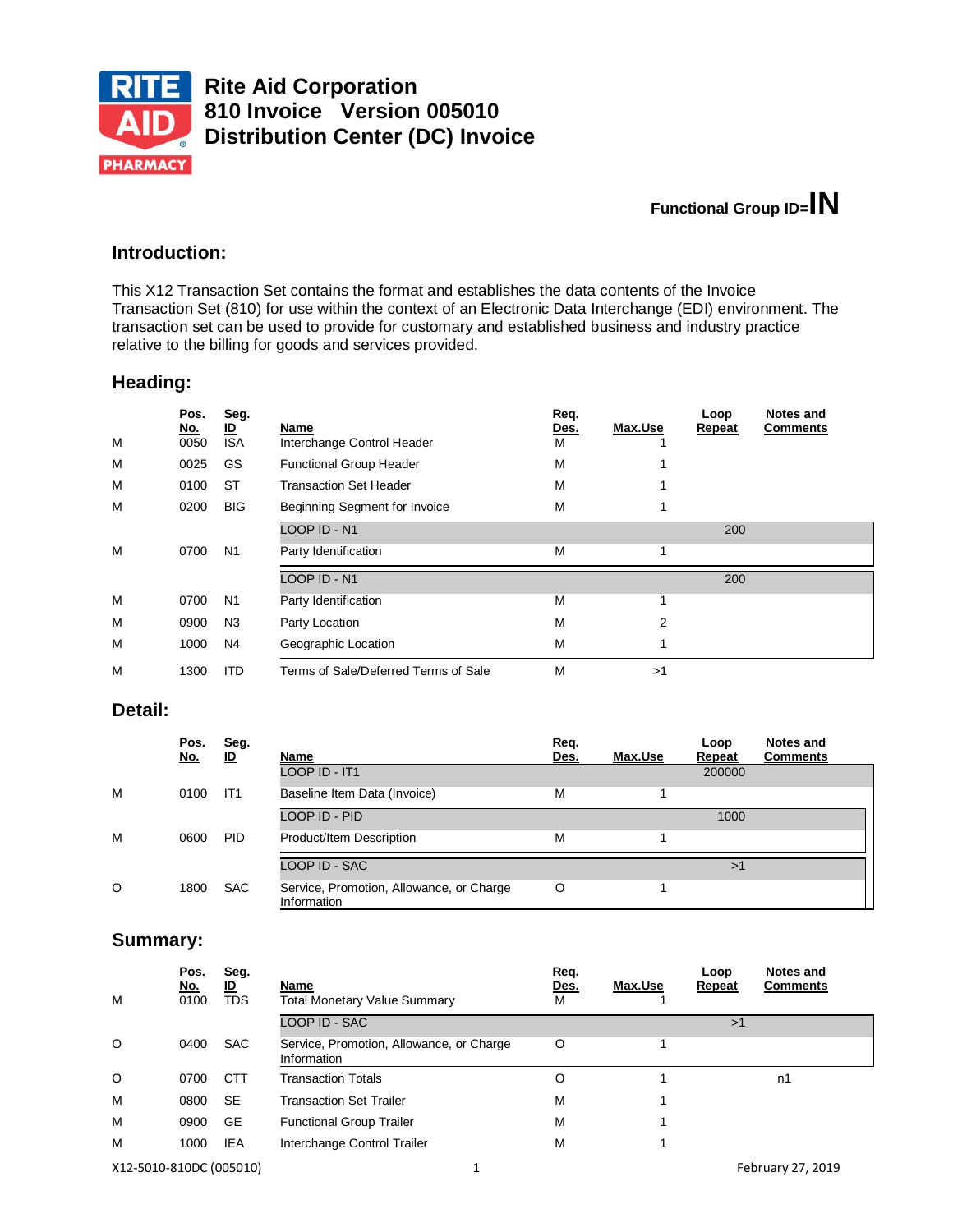# **Transaction Set Notes**

**1.** Number of line items (CTT01) is the accumulation of the number of IT1 segments. If used CTT02 is the hash total of the quantities invoiced (IT102) for each IT1 segment.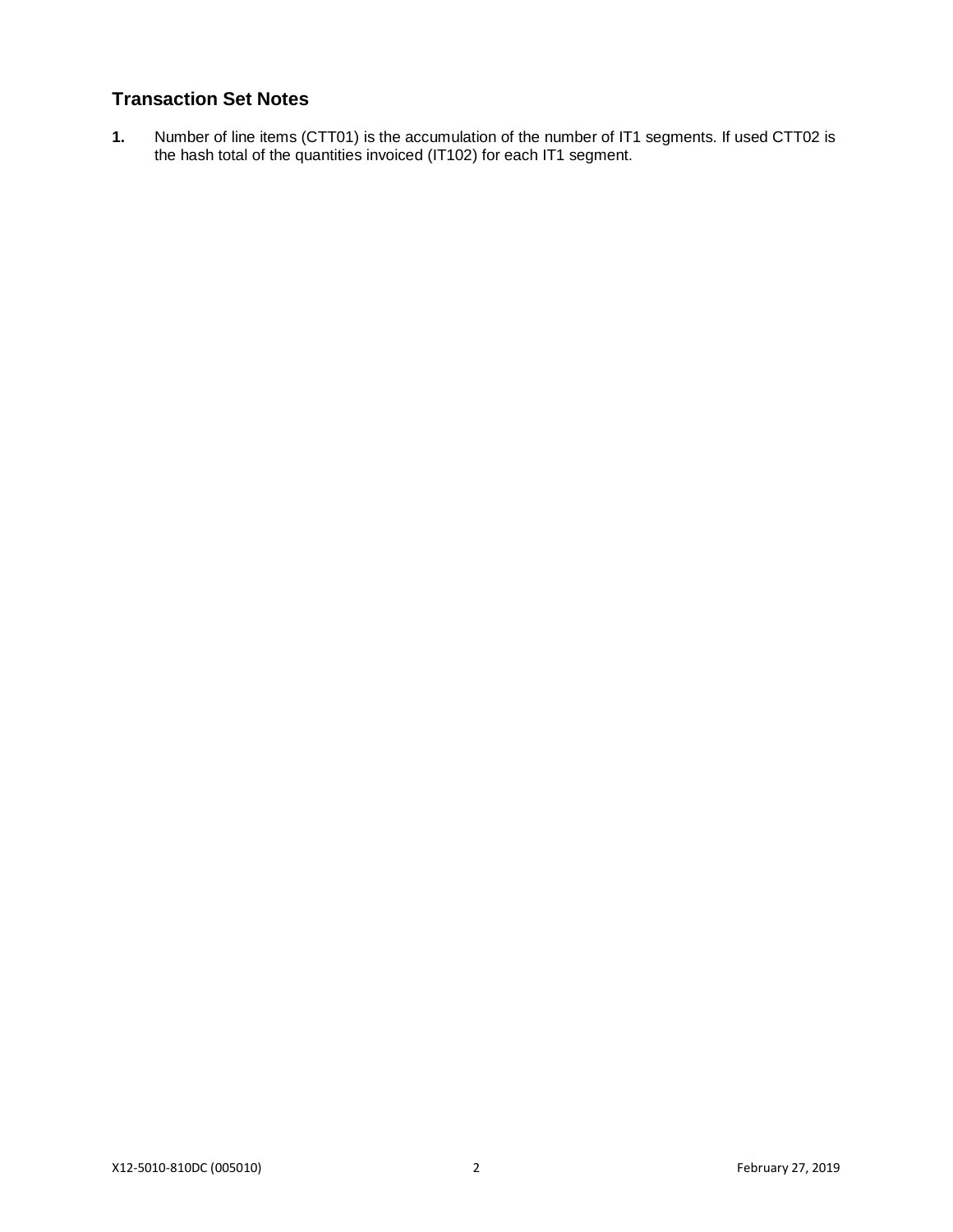| Segment:         | <b>ISA</b> Interchange Control Header                                                                              |
|------------------|--------------------------------------------------------------------------------------------------------------------|
| <b>Position:</b> | 0050                                                                                                               |
| Loop:            |                                                                                                                    |
| Level:           | Heading                                                                                                            |
| Usage:           | Mandatory                                                                                                          |
| Max Use:         |                                                                                                                    |
| Purpose:         | To start and identify an interchange of zero or more functional groups and<br>interchange-related control segments |
| ntax Notes:      |                                                                                                                    |

**Syntax Notes:**

### **Notes: Rite Aid Note 1**

| $ISA*00*$ | $*00*$ | *12*12345678                           | *01*014578892 |
|-----------|--------|----------------------------------------|---------------|
|           |        | *061019*1716*<*00501*000000001*0*P*>~` |               |

# **Data Element Summary**

|                         | Ref.              | Data                |                                                                                                                            |                   |   |              |
|-------------------------|-------------------|---------------------|----------------------------------------------------------------------------------------------------------------------------|-------------------|---|--------------|
|                         | Des.              | <b>Element Name</b> |                                                                                                                            | Attributes        |   |              |
| м                       | <b>ISA01</b>      | 101                 | <b>Authorization Information Qualifier</b>                                                                                 | м                 |   | 1 ID $2/2$   |
|                         |                   |                     | Code identifying the type of information in the Authorization Information                                                  |                   |   |              |
|                         |                   |                     | 00<br>No Authorization Information Present (No<br>Meaningful Information in I02)                                           |                   |   |              |
| м                       | <b>ISA02</b>      | 102                 | <b>Authorization Information</b>                                                                                           | м                 |   | 1 AN 10/10   |
|                         |                   |                     | Information used for additional identification or authorization of the                                                     |                   |   |              |
|                         |                   |                     | interchange sender or the data in the interchange; the type of                                                             |                   |   |              |
|                         |                   |                     | information is set by the Authorization Information Qualifier (I01)                                                        |                   |   |              |
| м                       | <b>ISA03</b>      | 103                 | <b>Security Information Qualifier</b>                                                                                      | м                 |   | 1 ID $2/2$   |
|                         |                   |                     | Code identifying the type of information in the Security Information                                                       |                   |   |              |
|                         |                   |                     | 00<br>No Security Information Present (No Meaningful<br>Information in I04)                                                |                   |   |              |
| м                       | <b>ISA04</b>      | 104                 | <b>Security Information</b>                                                                                                | м                 |   | 1 AN 10/10   |
|                         |                   |                     | This is used for identifying the security information about the                                                            |                   |   |              |
|                         |                   |                     | interchange sender or the data in the interchange; the type of                                                             |                   |   |              |
|                         |                   |                     | information is set by the Security Information Qualifier (I03)                                                             |                   |   |              |
| м                       | ISA05             | <b>105</b>          | <b>Interchange ID Qualifier</b>                                                                                            | м                 |   | 1 ID $2/2$   |
|                         |                   |                     | Code indicating the system/method of code structure used to designate<br>the sender or receiver ID element being qualified |                   |   |              |
|                         |                   |                     | Refer to 005010 Data Element Dictionary for acceptable code values.                                                        |                   |   |              |
| м                       | <b>ISA06</b>      | 106                 | <b>Interchange Sender ID</b>                                                                                               | M                 |   | 1 AN 15/15   |
|                         |                   |                     | Identification code published by the sender for other parties to use as                                                    |                   |   |              |
|                         |                   |                     | the receiver ID to route data to them; the sender always codes this                                                        |                   |   |              |
|                         |                   |                     | value in the sender ID element                                                                                             |                   |   |              |
| м                       | <b>ISA07</b>      | <b>105</b>          | <b>Interchange ID Qualifier</b>                                                                                            | м                 |   | $1$ ID $2/2$ |
|                         |                   |                     | Code indicating the system/method of code structure used to designate                                                      |                   |   |              |
|                         |                   |                     | the sender or receiver ID element being qualified                                                                          |                   |   |              |
|                         |                   |                     | 01<br>Duns (Dun & Bradstreet)                                                                                              |                   |   |              |
| м                       | <b>ISA08</b>      | 107                 | <b>Interchange Receiver ID</b>                                                                                             | М                 |   | 1 AN 15/15   |
|                         |                   |                     | Identification code published by the receiver of the data; When sending,                                                   |                   |   |              |
|                         |                   |                     | it is used by the sender as their sending ID, thus other parties sending                                                   |                   |   |              |
|                         |                   |                     | to them will use this as a receiving ID to route data to them<br>014578892<br><b>Rite Aid Duns Number</b>                  |                   |   |              |
|                         |                   |                     | This is the Rite Aid Corporation DUNS Number "Rite Aid Headquarters                                                        |                   |   |              |
|                         |                   |                     | Corp"                                                                                                                      |                   |   |              |
| м                       | <b>ISA09</b>      | 108                 | <b>Interchange Date</b>                                                                                                    | м                 |   | 1 DT 6/6     |
|                         |                   |                     | Date of the interchange                                                                                                    |                   |   |              |
| м                       | <b>ISA10</b>      | <b>109</b>          | <b>Interchange Time</b>                                                                                                    | М                 | 1 | TM 4/4       |
|                         |                   |                     | Time of the interchange                                                                                                    |                   |   |              |
| м                       | ISA <sub>11</sub> | <b>165</b>          | <b>Repetition Separator</b>                                                                                                | м                 |   | 1 AN 1/1     |
|                         |                   |                     | Type is not applicable; the repetition separator is a delimiter and not a                                                  |                   |   |              |
| X12-5010-810DC (005010) |                   |                     | 3                                                                                                                          | February 27, 2019 |   |              |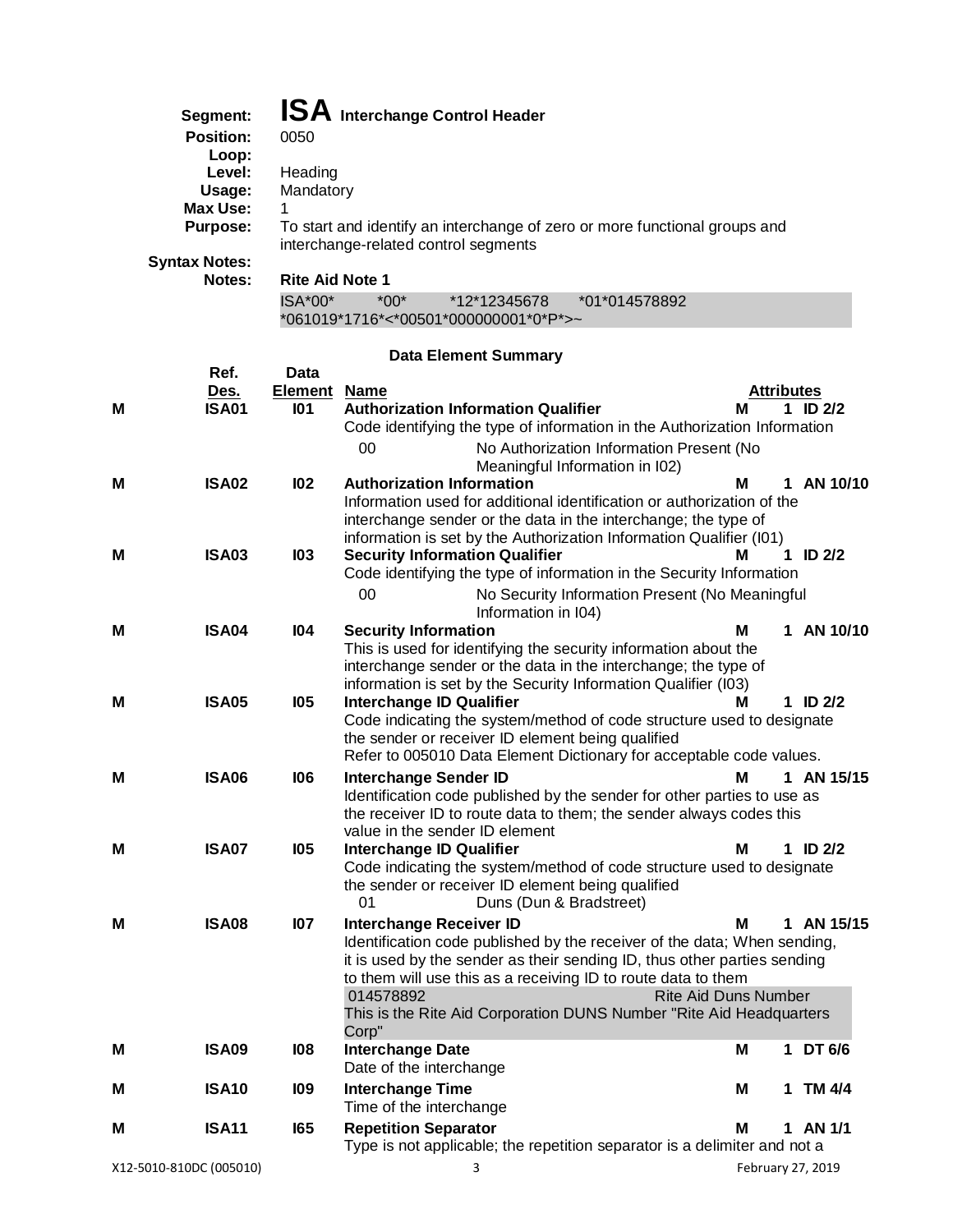|   |                                                                                                                                   |                                                             | data element; this field provides the delimiter used to separate repeated<br>occurrences of a simple data element or a composite data structure;<br>this value must be different than the data element separator,<br>component element separator, and the segment terminator<br>As of ASC X12, version 004030, a repetition separator is required in<br>ISA11. The repetition<br>separator must be non-alphabetic, non-<br>numeric, and notlocated within data.          |
|---|-----------------------------------------------------------------------------------------------------------------------------------|-------------------------------------------------------------|--------------------------------------------------------------------------------------------------------------------------------------------------------------------------------------------------------------------------------------------------------------------------------------------------------------------------------------------------------------------------------------------------------------------------------------------------------------------------|
| M | <b>ISA12</b>                                                                                                                      | 111                                                         | Repetition Separator "<"<br><b>Interchange Control Version Number</b><br>M<br><b>ID 5/5</b><br>1                                                                                                                                                                                                                                                                                                                                                                         |
|   |                                                                                                                                   |                                                             | Code specifying the version number of the interchange control<br>segments<br>00501<br>Standards Approved for Publication by ASC X12                                                                                                                                                                                                                                                                                                                                      |
| M | <b>ISA13</b>                                                                                                                      | 112                                                         | Procedures Review Board through October 2003<br><b>Interchange Control Number</b><br>1 NO 9/9<br>м<br>A control number assigned by the interchange sender                                                                                                                                                                                                                                                                                                                |
| м | <b>ISA14</b>                                                                                                                      | 113                                                         | <b>Acknowledgment Requested</b><br>M<br>1 ID $1/1$<br>Code indicating sender's request for an interchange acknowledgment<br>Refer to 005010 Data Element Dictionary for acceptable code values.                                                                                                                                                                                                                                                                          |
| M | <b>ISA15</b>                                                                                                                      | 114                                                         | 1 ID $1/1$<br>Interchange Usage Indicator<br>М<br>Code indicating whether data enclosed by this interchange envelope is<br>test, production or information<br>Refer to 005010 Data Element Dictionary for acceptable code values.                                                                                                                                                                                                                                        |
| м | <b>ISA16</b>                                                                                                                      | 115                                                         | $1$ AN $1/1$<br>М<br><b>Component Element Separator</b><br>Type is not applicable; the component element separator is a delimiter<br>and not a data element; this field provides the delimiter used to<br>separate component data elements within a composite data structure;<br>this value must be different than the data element separator and the<br>segment terminator<br><b>Subelement Separator</b><br>><br><b>Element Separator</b><br><b>Segment Terminator</b> |
|   | Segment:<br><b>Position:</b><br>Loop:<br>Level:<br>Usage:<br><b>Max Use:</b><br><b>Purpose:</b><br><b>Syntax Notes:</b><br>Notes: | 0025<br>Heading<br>Mandatory<br>1<br><b>Rite Aid Note 1</b> | GS Functional Group Header<br>To indicate the beginning of a functional group and to provide control information<br>GS*IN*1234567890*014578892*20061019*1716*1*X*005010~                                                                                                                                                                                                                                                                                                 |
|   |                                                                                                                                   |                                                             | <b>Data Element Summary</b>                                                                                                                                                                                                                                                                                                                                                                                                                                              |
| М | Ref.<br><u>Des.</u><br><b>GS01</b>                                                                                                | Data<br><b>Element Name</b><br>479                          | <b>Attributes</b><br><b>Functional Identifier Code</b><br>1 ID $2/2$<br>м<br>Code identifying a group of application related transaction sets<br>IN<br>Invoice Information (810)                                                                                                                                                                                                                                                                                         |
| M | <b>GS02</b>                                                                                                                       | 142                                                         | <b>Application Sender's Code</b><br>1 AN 2/15<br>м<br>Code identifying party sending transmission; codes agreed to by trading                                                                                                                                                                                                                                                                                                                                            |
| M | <b>GS03</b>                                                                                                                       | 124                                                         | partners<br>1 AN 2/15<br><b>Application Receiver's Code</b><br>м<br>Code identifying party receiving transmission; codes agreed to by<br>trading partners<br>014578892<br><b>Rite Aid's Duns Number</b>                                                                                                                                                                                                                                                                  |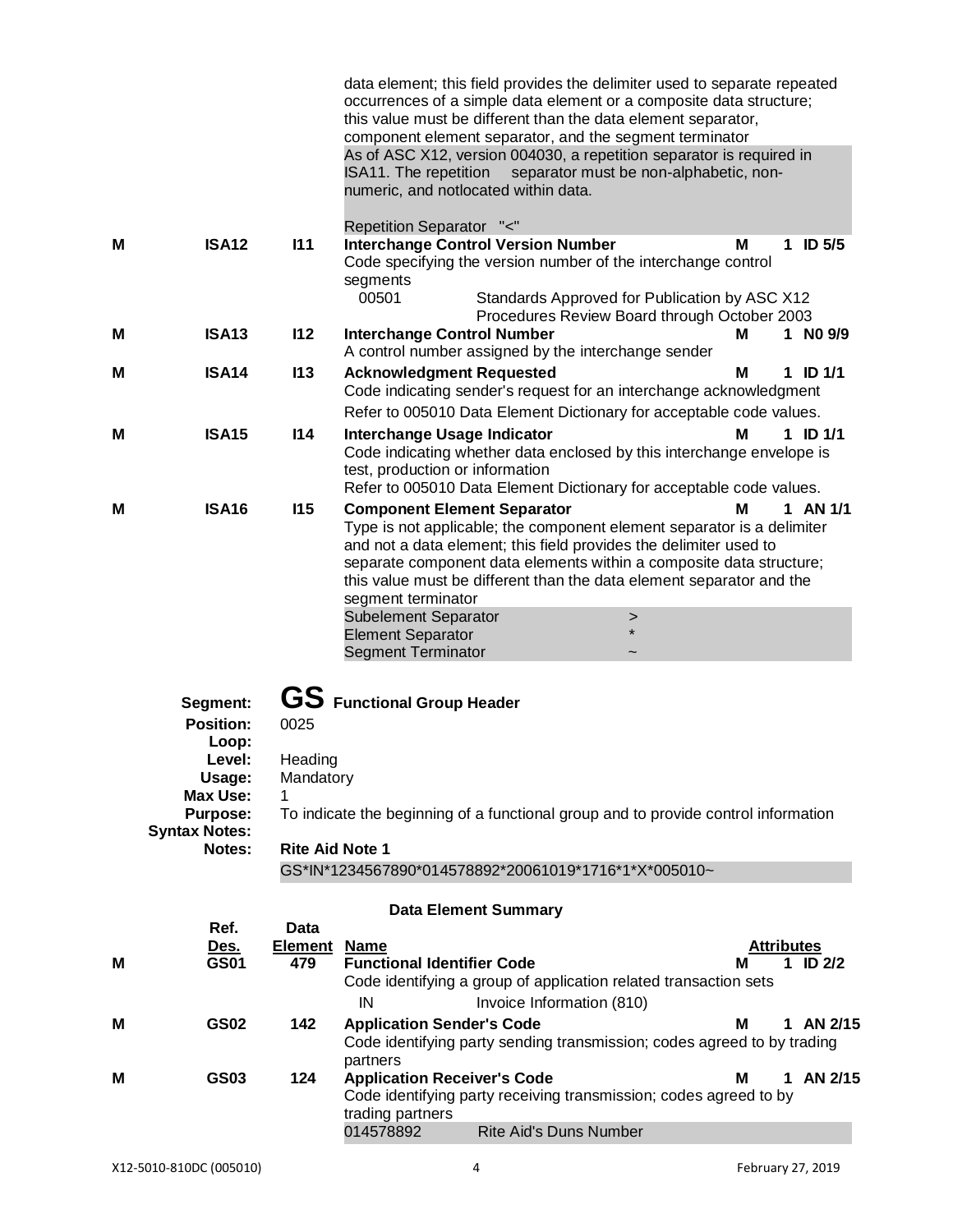| М | <b>GS04</b>                                                                                     | 373                               | Date<br>Date expressed as CCYYMMDD where CC represents the first two                                                                                                                                                                                                                                                                                                                                                                                                                                                                                                                                                                                           | м | 1 DT 8/8     |
|---|-------------------------------------------------------------------------------------------------|-----------------------------------|----------------------------------------------------------------------------------------------------------------------------------------------------------------------------------------------------------------------------------------------------------------------------------------------------------------------------------------------------------------------------------------------------------------------------------------------------------------------------------------------------------------------------------------------------------------------------------------------------------------------------------------------------------------|---|--------------|
| M | <b>GS05</b>                                                                                     | 337                               | digits of the calendar year<br><b>Time</b><br>Time expressed in 24-hour clock time as follows: HHMM, or HHMMSS,<br>or HHMMSSD, or HHMMSSDD, where $H =$ hours (00-23), $M =$ minutes<br>$(00-59)$ , S = integer seconds $(00-59)$ and DD = decimal seconds;<br>decimal seconds are expressed as follows: $D = \text{tenths} (0-9)$ and $DD =$<br>hundredths (00-99)                                                                                                                                                                                                                                                                                            | м | 1 TM 4/8     |
| M | <b>GS06</b>                                                                                     | 28                                | <b>Group Control Number</b><br>Assigned number originated and maintained by the sender                                                                                                                                                                                                                                                                                                                                                                                                                                                                                                                                                                         | м | $1$ NO $1/9$ |
| M | <b>GS07</b>                                                                                     | 455                               | <b>Responsible Agency Code</b><br>Code identifying the issuer of the standard; this code is used in<br>conjunction with Data Element 480<br><b>Accredited Standards Committee X12</b><br>X                                                                                                                                                                                                                                                                                                                                                                                                                                                                     | M | $1$ ID $1/2$ |
| M | <b>GS08</b>                                                                                     | 480                               | Version / Release / Industry Identifier Code<br>Code indicating the version, release, subrelease, and industry identifier<br>of the EDI standard being used, including the GS and GE segments; if<br>code in DE455 in GS segment is X, then in DE 480 positions 1-3 are<br>the version number; positions 4-6 are the release and subrelease, level<br>of the version; and positions 7-12 are the industry or trade association<br>identifiers (optionally assigned by user); if code in DE455 in GS<br>segment is T, then other formats are allowed<br>005010<br>Standards Approved for Publication by ASC X12<br>Procedures Review Board through October 2003 | м | 1 AN 1/12    |
|   | Segment:<br><b>Position:</b><br>Loop:<br>Level:<br>Usage:<br><b>Max Use:</b><br><b>Purpose:</b> | 0100<br>Heading<br>Mandatory<br>1 | <b>ST</b> Transaction Set Header<br>To indicate the start of a transaction set and to assign a control number                                                                                                                                                                                                                                                                                                                                                                                                                                                                                                                                                  |   |              |
|   | <b>Syntax Notes:</b>                                                                            |                                   | <b>Data Element Summary</b>                                                                                                                                                                                                                                                                                                                                                                                                                                                                                                                                                                                                                                    |   |              |
|   | Ref.                                                                                            | Data                              |                                                                                                                                                                                                                                                                                                                                                                                                                                                                                                                                                                                                                                                                |   |              |

|   | кет.<br>Des.     | Data<br><b>Element</b> | <b>Name</b>                                                                                                                                    |   | <b>Attributes</b> |                   |
|---|------------------|------------------------|------------------------------------------------------------------------------------------------------------------------------------------------|---|-------------------|-------------------|
| M | <b>ST01</b>      | 143                    | <b>Transaction Set Identifier Code</b>                                                                                                         | м |                   | ID <sub>3/3</sub> |
|   |                  |                        | Code uniquely identifying a Transaction Set                                                                                                    |   |                   |                   |
|   |                  |                        | 810<br>Invoice                                                                                                                                 |   |                   |                   |
| M | <b>ST02</b>      | 329                    | <b>Transaction Set Control Number</b>                                                                                                          | м | 1                 | AN 4/9            |
|   |                  |                        | Identifying control number that must be unique within the transaction set<br>functional group assigned by the originator for a transaction set |   |                   |                   |
|   | Segment:         |                        | <b>BIG</b> Beginning Segment for Invoice                                                                                                       |   |                   |                   |
|   | <b>Position:</b> | 0200                   |                                                                                                                                                |   |                   |                   |
|   | Loop:            |                        |                                                                                                                                                |   |                   |                   |
|   | Level:           | Heading                |                                                                                                                                                |   |                   |                   |
|   | Usage:           | Mandatory              |                                                                                                                                                |   |                   |                   |
|   | Max Use:         | 1                      |                                                                                                                                                |   |                   |                   |
|   | Purpose:         |                        | To indicate the beginning of an invoice transaction set and transmit identifying                                                               |   |                   |                   |

numbers and dates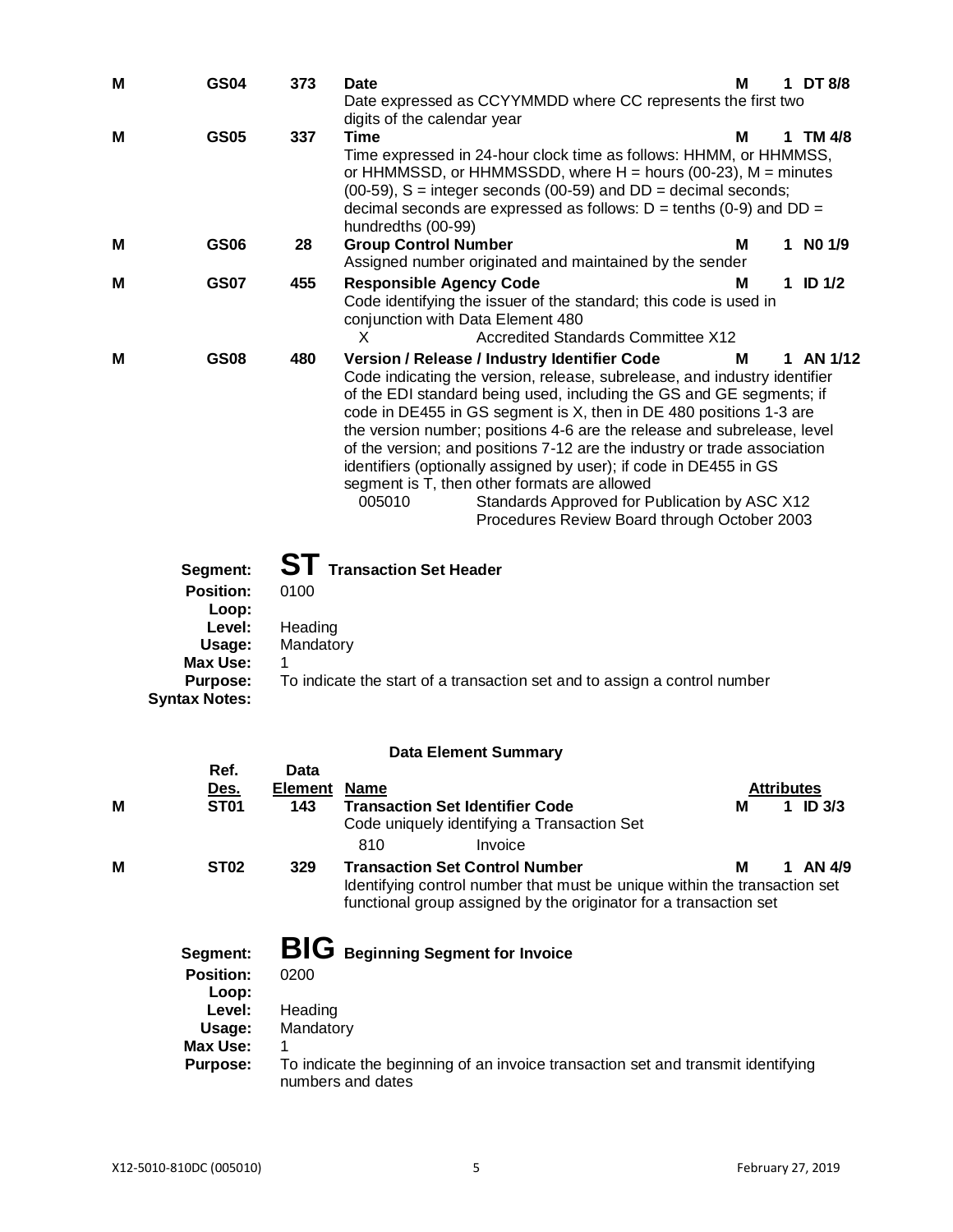|   | <b>Syntax Notes:</b><br>Notes:                                                                                                    | <b>Rite Aid Note 1</b>                                                                                     |                                                                                       |                                                                                                                                                                                                                                                                                                                       |   |                               |
|---|-----------------------------------------------------------------------------------------------------------------------------------|------------------------------------------------------------------------------------------------------------|---------------------------------------------------------------------------------------|-----------------------------------------------------------------------------------------------------------------------------------------------------------------------------------------------------------------------------------------------------------------------------------------------------------------------|---|-------------------------------|
|   |                                                                                                                                   |                                                                                                            | BIG*20060316*90612701*20061018*3661573.                                               |                                                                                                                                                                                                                                                                                                                       |   |                               |
|   |                                                                                                                                   |                                                                                                            | processing and payment.                                                               | Sending a value other than a valid Rite Aid PO Number or not sending a value in<br>the BIG04 will cause the invoice to be deleted from the AP system delaying                                                                                                                                                         |   |                               |
|   |                                                                                                                                   |                                                                                                            | <b>Data Element Summary</b>                                                           |                                                                                                                                                                                                                                                                                                                       |   |                               |
|   | Ref.                                                                                                                              | <b>Data</b>                                                                                                |                                                                                       |                                                                                                                                                                                                                                                                                                                       |   |                               |
| М | <u>Des.</u><br><b>BIG01</b>                                                                                                       | <b>Element</b><br>373                                                                                      | <u>Name</u><br><b>Date</b>                                                            |                                                                                                                                                                                                                                                                                                                       | м | <b>Attributes</b><br>1 DT 8/8 |
|   |                                                                                                                                   |                                                                                                            |                                                                                       | Date expressed as CCYYMMDD where CC represents the first two                                                                                                                                                                                                                                                          |   |                               |
|   |                                                                                                                                   |                                                                                                            | digits of the calendar year                                                           |                                                                                                                                                                                                                                                                                                                       |   |                               |
| Μ | <b>BIG02</b>                                                                                                                      | 76                                                                                                         | <b>Invoice Number</b><br>Identifying number assigned by issuer                        |                                                                                                                                                                                                                                                                                                                       | м | 1 AN 1/22                     |
| м | <b>BIG03</b>                                                                                                                      | 373                                                                                                        | <b>Purchase Order Date</b>                                                            |                                                                                                                                                                                                                                                                                                                       | м | 1 DT 8/8                      |
|   |                                                                                                                                   |                                                                                                            |                                                                                       | Date expressed as CCYYMMDD where CC represents the first two                                                                                                                                                                                                                                                          |   |                               |
|   |                                                                                                                                   |                                                                                                            | digits of the calendar year                                                           |                                                                                                                                                                                                                                                                                                                       |   |                               |
| м | <b>BIG04</b>                                                                                                                      | 324                                                                                                        | <b>Purchase Order Number</b>                                                          | Identifying number for Purchase Order assigned by the                                                                                                                                                                                                                                                                 | м | 1 AN 1/22                     |
|   |                                                                                                                                   |                                                                                                            | orderer/purchaser                                                                     |                                                                                                                                                                                                                                                                                                                       |   |                               |
|   |                                                                                                                                   |                                                                                                            |                                                                                       | Rite Aid Purchase Order Number is (7 digits)                                                                                                                                                                                                                                                                          |   |                               |
|   | Segment:<br><b>Position:</b><br>Loop:<br>Level:<br>Usage:<br><b>Max Use:</b><br><b>Purpose:</b><br><b>Syntax Notes:</b><br>Notes: | N <sub>1</sub><br>0700<br>N <sub>1</sub><br>Heading<br>Mandatory<br>1<br>1<br>2.<br><b>Rite Aid Note 1</b> | <b>Party Identification</b><br>Mandatory<br>At least one of N102 or N103 is required. | To identify a party by type of organization, name, and code<br>If either N103 or N104 is present, then the other is required.<br>N1*RI**1*xxxxxxxxx. Your Company's 9 digit Duns Number.<br>N1*RI**9*xxxxxxxxx. Your Company's 9 digit Duns Number.<br>N1*RI**92*12345. Your Rite Aid assigned 5 digit vendor number. |   |                               |
|   | Ref.                                                                                                                              | Data                                                                                                       | <b>Data Element Summary</b>                                                           |                                                                                                                                                                                                                                                                                                                       |   |                               |
|   | <u>Des.</u>                                                                                                                       | <b>Element</b>                                                                                             | <b>Name</b>                                                                           |                                                                                                                                                                                                                                                                                                                       |   | <b>Attributes</b>             |
| м | N101                                                                                                                              | 98                                                                                                         | <b>Entity Identifier Code</b><br>an individual<br>R <sub>l</sub>                      | Code identifying an organizational entity, a physical location, property or<br><b>Remit To</b>                                                                                                                                                                                                                        |   | ID $2/3$<br>1.                |
| м | N103                                                                                                                              | 66                                                                                                         | <b>Identification Code Qualifier</b>                                                  |                                                                                                                                                                                                                                                                                                                       | м | 1 ID $1/2$                    |
|   |                                                                                                                                   |                                                                                                            | Identification Code (67)<br>1                                                         | Code designating the system/method of code structure used for<br>D-U-N-S Number, Dun & Bradstreet                                                                                                                                                                                                                     |   |                               |
|   |                                                                                                                                   |                                                                                                            | 9                                                                                     | D-U-N-S+4, D-U-N-S Number with Four Character<br><b>Suffix</b>                                                                                                                                                                                                                                                        |   |                               |
|   |                                                                                                                                   |                                                                                                            | 92                                                                                    | Assigned by Buyer or Buyer's Agent                                                                                                                                                                                                                                                                                    |   |                               |
| м | N104                                                                                                                              | 67                                                                                                         | <b>Identification Code</b><br>Code identifying party or other code.                   |                                                                                                                                                                                                                                                                                                                       | M | 1 AN 2/80                     |
|   |                                                                                                                                   |                                                                                                            | Your Duns Nbr (IF N103 = 1)<br>Your Duns Nbr (IF $N103 = 9$ )                         |                                                                                                                                                                                                                                                                                                                       |   |                               |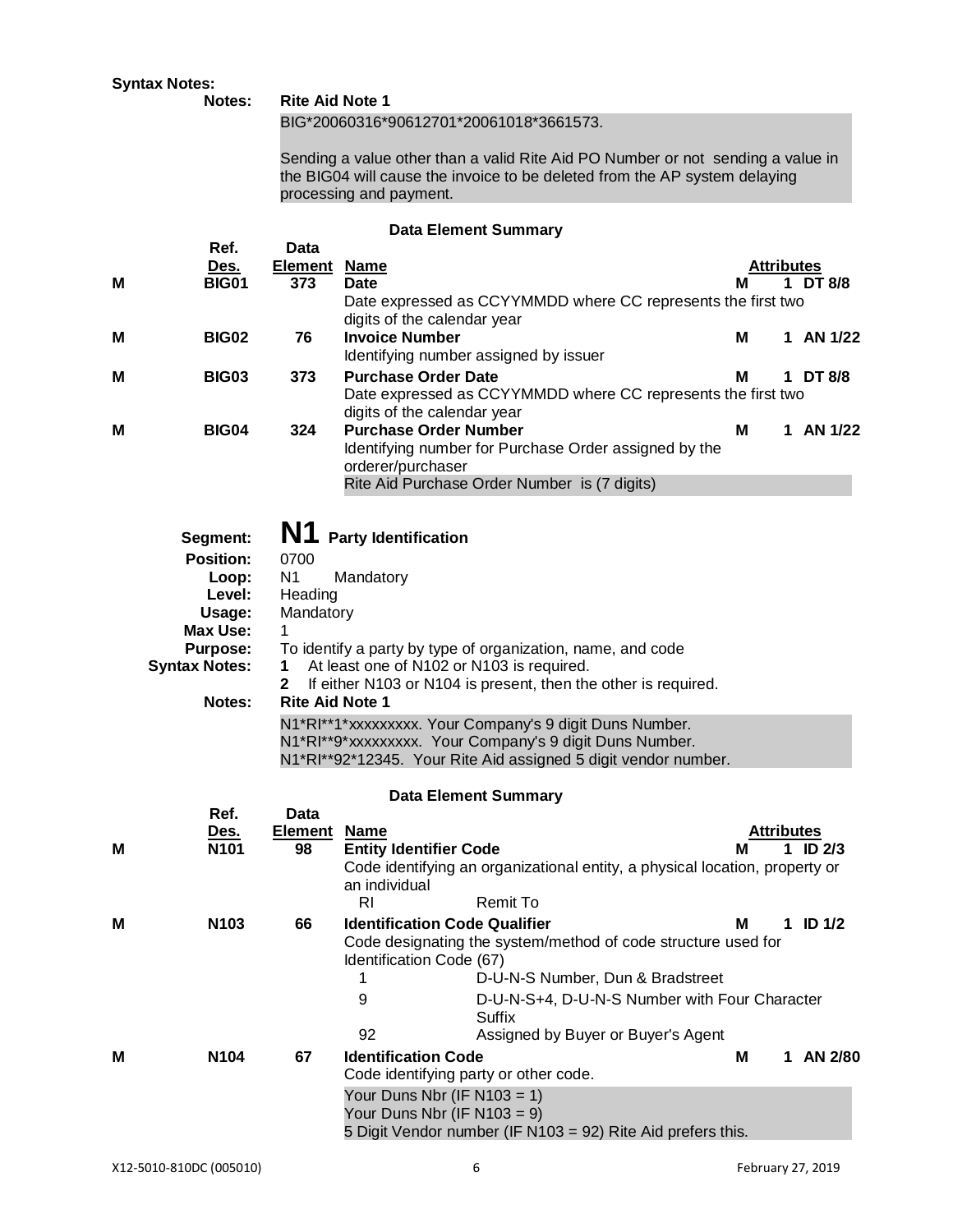| Segment:             | N1<br><b>Party Identification</b>                                              |
|----------------------|--------------------------------------------------------------------------------|
| <b>Position:</b>     | 0700                                                                           |
| Loop:                | N1<br>Mandatory                                                                |
| Level:               | Heading                                                                        |
| Usage:               | Mandatory                                                                      |
| Max Use:             | 1                                                                              |
| <b>Purpose:</b>      | To identify a party by type of organization, name, and code                    |
| <b>Syntax Notes:</b> | At least one of N102 or N103 is required.<br>1                                 |
|                      | If either N103 or N104 is present, then the other is required.<br>$\mathbf{2}$ |
| Notes:               | <b>Rite Aid Note 1</b>                                                         |
|                      | N1*ST*RITE-AID LANCASTER DIST CTR*9*0145788920010.                             |

N1\*ST\*RITE-AID LANCASTER DIST CTR\*92\*00010.

# **Data Element Summary**

|   | Ref.                 | <b>Data</b>            |                                                                             |            |   |            |
|---|----------------------|------------------------|-----------------------------------------------------------------------------|------------|---|------------|
|   | <u>Des.</u>          | <b>Element Name</b>    |                                                                             | Attributes |   |            |
| M | N101                 | 98                     | <b>Entity Identifier Code</b>                                               | м          |   | 1 ID $2/3$ |
|   |                      |                        | Code identifying an organizational entity, a physical location, property or |            |   |            |
|   |                      |                        | an individual                                                               |            |   |            |
|   |                      |                        | <b>ST</b><br>Ship To                                                        |            |   |            |
| М | N <sub>102</sub>     | 93                     | <b>Name</b>                                                                 | M          |   | 1 AN 1/60  |
|   |                      |                        | Free-form name                                                              |            |   |            |
|   |                      |                        | Name of Rite Aid's DC that product is being shipped to.                     |            |   |            |
| м | N103                 | 66                     | <b>Identification Code Qualifier</b>                                        | м          |   | 1 ID $1/2$ |
|   |                      |                        | Code designating the system/method of code structure used for               |            |   |            |
|   |                      |                        | Identification Code (67)                                                    |            |   |            |
|   |                      |                        | 9<br>D-U-N-S+4, D-U-N-S Number with Four Character                          |            |   |            |
|   |                      |                        | Suffix                                                                      |            |   |            |
|   |                      |                        | 92<br>Assigned by Buyer or Buyer's Agent                                    |            |   |            |
| м | N <sub>104</sub>     | 67                     | <b>Identification Code</b>                                                  | M          | 1 | AN 2/80    |
|   |                      |                        | Code identifying a party or other code                                      |            |   |            |
|   |                      |                        | $(IF N103 = 9)$<br>Rite Aid's D-U-N-S+4, D-U-N-S Number with Four           |            |   |            |
|   |                      |                        | Character DC Suffix Assigned by Rite Aid. Refer to                          |            |   |            |
|   |                      |                        | http://www.riteaidediservices.com/distribution-centers/                     |            |   |            |
|   |                      |                        | $(IF N103 = 92)$<br>5 Digit DC number assigned by Rite Aid                  |            |   |            |
|   |                      |                        |                                                                             |            |   |            |
|   | Segment:             |                        | N3 Party Location                                                           |            |   |            |
|   | <b>Position:</b>     | 0900                   |                                                                             |            |   |            |
|   | Loop:                | N <sub>1</sub>         | Mandatory                                                                   |            |   |            |
|   | Level:               | Heading                |                                                                             |            |   |            |
|   | Usage:               | Mandatory              |                                                                             |            |   |            |
|   | <b>Max Use:</b>      | 2                      |                                                                             |            |   |            |
|   | Purpose:             |                        | To specify the location of the named party                                  |            |   |            |
|   | <b>Syntax Notes:</b> |                        |                                                                             |            |   |            |
|   | Notes:               | <b>Rite Aid Note 1</b> |                                                                             |            |   |            |
|   |                      |                        | N3*LANCASTER DIST CENTER                                                    |            |   |            |
|   |                      |                        |                                                                             |            |   |            |
|   |                      |                        | <b>Data Element Summary</b>                                                 |            |   |            |
|   | Ref.                 | Data                   |                                                                             |            |   |            |
|   | Des.                 | <b>Element Name</b>    |                                                                             | Attributes |   |            |
| м | N301                 | 166                    | <b>Address Information</b>                                                  | М          | 1 | AN 1/55    |
|   |                      |                        | Address information                                                         |            |   |            |
|   |                      |                        | <b>Rite Aid DC Address</b>                                                  |            |   |            |

**Segment: N4 Geographic Location**

X12-5010-810DC (005010) 7 February 27, 2019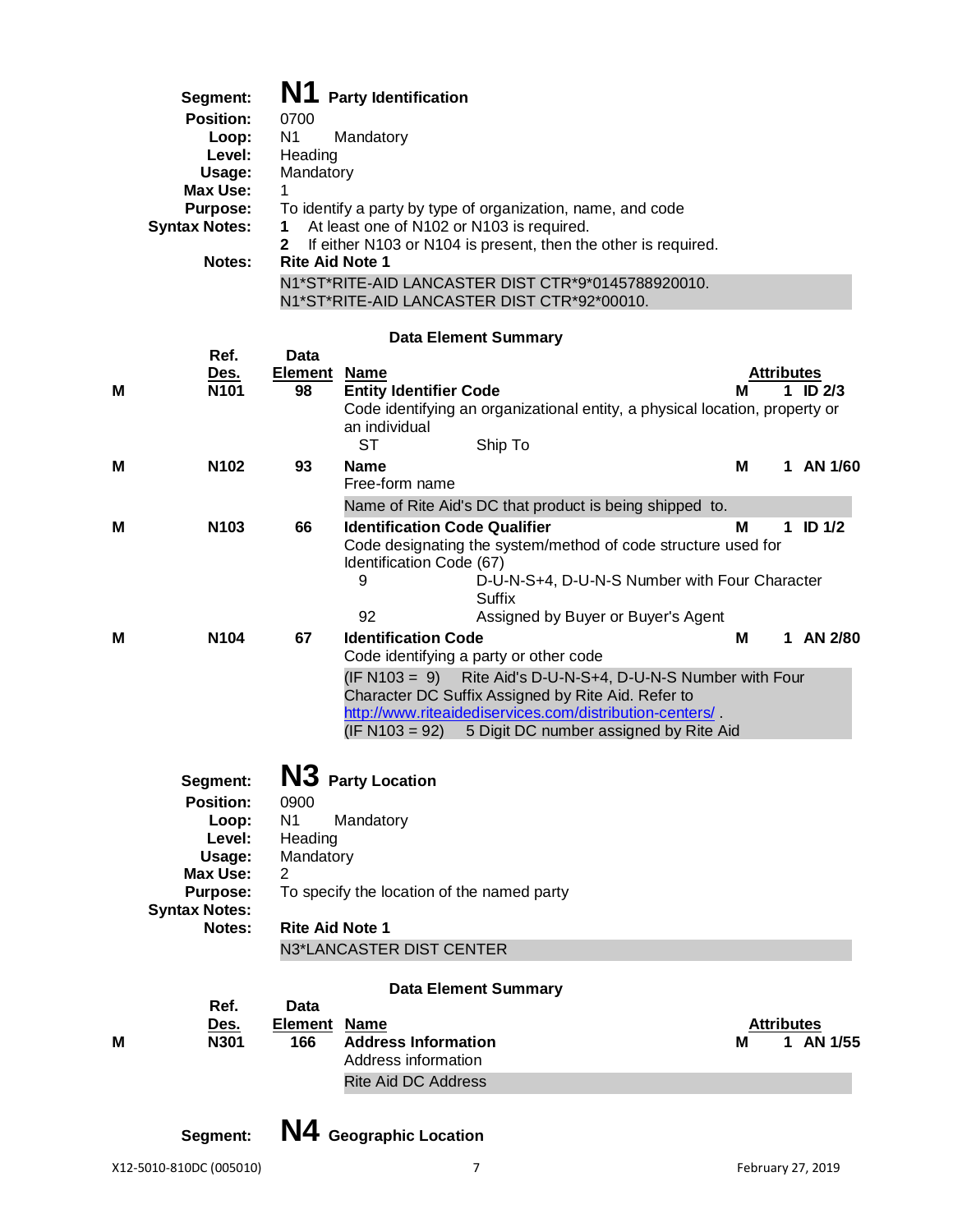|   | <b>Position:</b><br>Loop:<br>Level:<br>Usage:<br><b>Max Use:</b><br><b>Purpose:</b><br><b>Syntax Notes:</b><br>Notes:             | 1000<br>N <sub>1</sub><br>Heading<br>Mandatory<br>1<br>1<br>$\mathbf 2$<br>3<br><b>Rite Aid Note 1</b> | Mandatory<br>To specify the geographic place of the named party<br>Only one of N402 or N407 may be present.<br>If N406 is present, then N405 is required.<br>If N407 is present, then N404 is required.<br>N4*LANCASTER*CA*93536                                                                                                                                                                                                   |                   |   |                   |
|---|-----------------------------------------------------------------------------------------------------------------------------------|--------------------------------------------------------------------------------------------------------|------------------------------------------------------------------------------------------------------------------------------------------------------------------------------------------------------------------------------------------------------------------------------------------------------------------------------------------------------------------------------------------------------------------------------------|-------------------|---|-------------------|
|   |                                                                                                                                   |                                                                                                        | <b>Data Element Summary</b>                                                                                                                                                                                                                                                                                                                                                                                                        |                   |   |                   |
|   | Ref.                                                                                                                              | <b>Data</b>                                                                                            |                                                                                                                                                                                                                                                                                                                                                                                                                                    |                   |   |                   |
|   | <u>Des.</u>                                                                                                                       | <b>Element</b>                                                                                         | <u>Name</u>                                                                                                                                                                                                                                                                                                                                                                                                                        | <b>Attributes</b> |   |                   |
| Μ | N401                                                                                                                              | 19                                                                                                     | <b>City Name</b><br>Free-form text for city name                                                                                                                                                                                                                                                                                                                                                                                   | М                 |   | 1 AN 2/30         |
|   |                                                                                                                                   |                                                                                                        | Rite Aid DC City                                                                                                                                                                                                                                                                                                                                                                                                                   |                   |   |                   |
| Μ | N402                                                                                                                              | 156                                                                                                    | <b>State or Province Code</b><br>Code (Standard State/Province) as defined by appropriate government<br>agency<br><b>Rite Aid DC State</b>                                                                                                                                                                                                                                                                                         | М                 | 1 | ID <sub>2/2</sub> |
| Μ | N403                                                                                                                              | 116                                                                                                    | <b>Postal Code</b>                                                                                                                                                                                                                                                                                                                                                                                                                 | М                 | 1 | <b>ID 3/15</b>    |
|   |                                                                                                                                   |                                                                                                        | Code defining international postal zone code excluding punctuation and<br>blanks (zip code for United States)<br>Rite Aid DC Zip Code                                                                                                                                                                                                                                                                                              |                   |   |                   |
|   | Segment:<br><b>Position:</b><br>Loop:<br>Level:<br>Usage:<br>Max Use:<br><b>Purpose:</b><br><b>Syntax Notes:</b><br><b>Notes:</b> | <b>ITD</b><br>1300<br>Heading<br>Mandatory<br>>1<br>1.<br>2<br><b>Rite Aid Note 1</b>                  | <b>Terms of Sale/Deferred Terms of Sale</b><br>To specify terms of sale<br>If ITD03 is present, then at least one of ITD04 ITD05 or ITD13 is required.<br>If ITD08 is present, then at least one of ITD04 ITD05 or ITD13 is required.<br>If ITD09 is present, then at least one of ITD10 or ITD11 is required.<br>ITD*01******20060415*30.<br>ITD*02*****20060415*30.<br>ITD*12*****20060415*10.<br>Samples of ITD with discounts. |                   |   |                   |
|   |                                                                                                                                   | ITD04 or ITD05.                                                                                        | ITD*01**2*20060401**20060415*30.<br>ITD*02**2**15*20060415*30.<br>ITD*12*****20060415*10.<br>ITD*01**.0035*20091007*60*20091007*10*1000.<br>Sending both ITD06 and ITD07 is acceptable but at least one must be sent.<br>If sending a discount, then either ITD03 or ITD08 is required in addition to either<br>No elements should contain a zero ("0") value                                                                      |                   |   |                   |
|   |                                                                                                                                   |                                                                                                        |                                                                                                                                                                                                                                                                                                                                                                                                                                    |                   |   |                   |
|   | Ref.                                                                                                                              | Data                                                                                                   | <b>Data Element Summary</b>                                                                                                                                                                                                                                                                                                                                                                                                        |                   |   |                   |

| Ref.         | Data         |                     |   |                   |
|--------------|--------------|---------------------|---|-------------------|
| Des.<br>____ | Element Name |                     |   | <b>Attributes</b> |
| ITD01        |              | 336 Terms Type Code | м | 1 ID $2/2$        |

|   | טסע.                    | LIGINGIIL INGHIG |                     | AW IDULGS         |
|---|-------------------------|------------------|---------------------|-------------------|
| M | <b>ITD01</b>            |                  | 336 Terms Type Code | 1 ID $2/2$        |
|   | X12-5010-810DC (005010) |                  |                     | February 27, 2019 |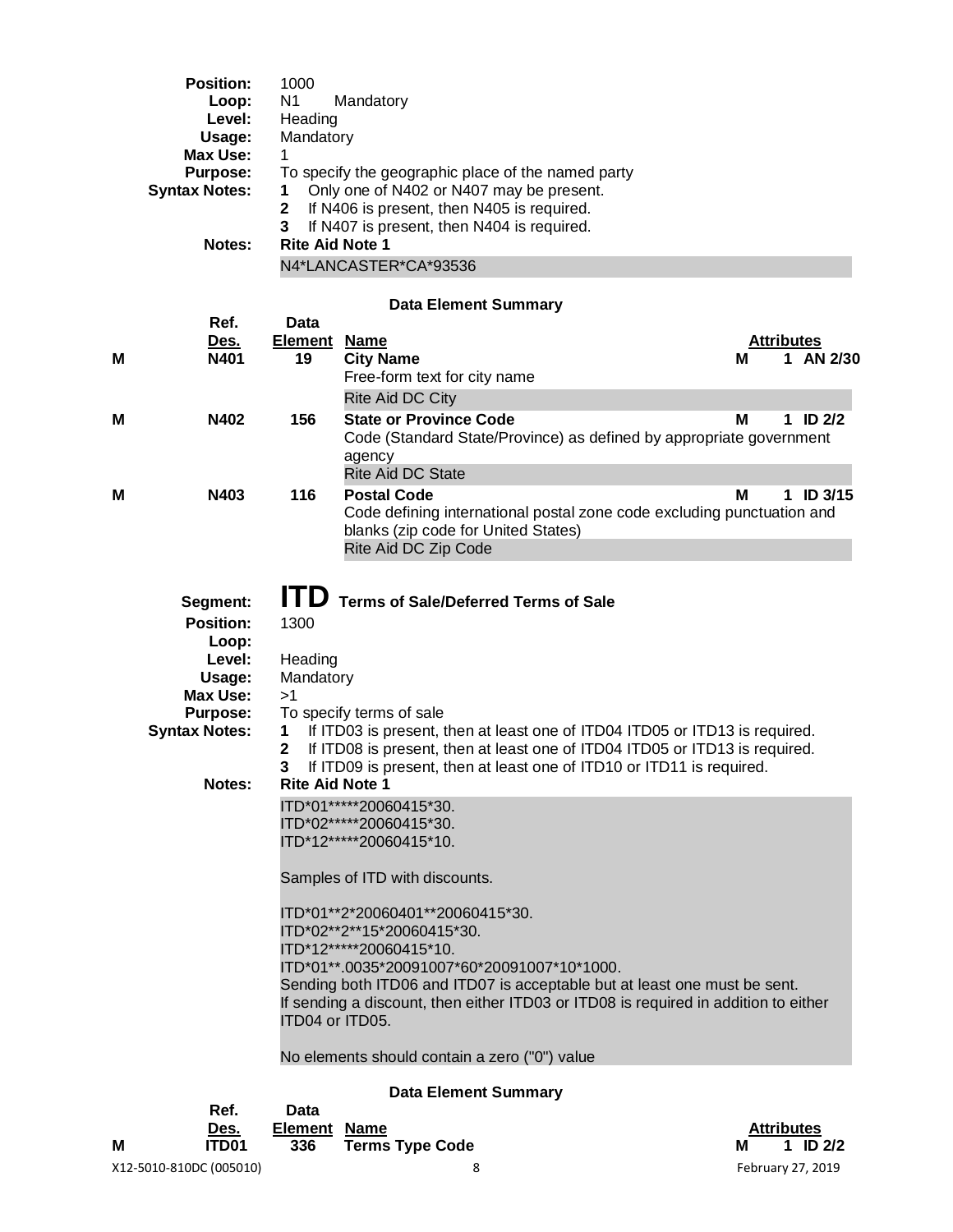Code identifying type of payment terms

|   |                      |             | Code identifying type or payment terms                                            |   |   |              |         |
|---|----------------------|-------------|-----------------------------------------------------------------------------------|---|---|--------------|---------|
|   |                      |             | 01<br><b>Basic</b>                                                                |   |   |              |         |
|   |                      |             | 02<br>End of Month (EOM)                                                          |   |   |              |         |
|   |                      |             | 12<br>10 Days After End of Month (10 EOM)                                         |   |   |              |         |
| O | ITD03                | 338         | <b>Terms Discount Percent</b>                                                     | x |   | 1 R $1/6$    |         |
|   |                      |             | Terms discount percentage, expressed as a percent, available to the               |   |   |              |         |
|   |                      |             | purchaser if an invoice is paid on or before the Terms Discount Due               |   |   |              |         |
|   |                      |             | Date                                                                              |   |   |              |         |
| O | ITD04                | 370         | <b>Terms Discount Due Date</b>                                                    | X |   | 1 DT 8/8     |         |
|   |                      |             | Date payment is due if discount is to be earned expressed in format               |   |   |              |         |
|   |                      |             | CCYYMMDD where CC represents the first two digits of the calendar                 |   |   |              |         |
|   |                      |             | year                                                                              |   |   |              |         |
| O | ITD05                | 351         | <b>Terms Discount Days Due</b>                                                    | X |   | $1$ NO $1/3$ |         |
|   |                      |             | Number of days in the terms discount period by which payment is due if            |   |   |              |         |
|   |                      |             | terms discount is earned                                                          |   |   |              |         |
| O | ITD06                | 446         | <b>Terms Net Due Date</b>                                                         | O |   | 1 DT 8/8     |         |
|   |                      |             | Date when total invoice amount becomes due expressed in format                    |   |   |              |         |
|   |                      |             | CCYYMMDD where CC represents the first two digits of the calendar                 |   |   |              |         |
|   |                      |             | year                                                                              |   |   |              |         |
| Μ | ITD07                | 386         | <b>Terms Net Days</b>                                                             | M |   | $1$ NO $1/3$ |         |
|   |                      |             | Number of days until total invoice amount is due (discount not                    |   |   |              |         |
| O | ITD08                | 362         | applicable)<br><b>Terms Discount Amount</b>                                       | O | 1 |              | N2 1/10 |
|   |                      |             | Total amount of terms discount                                                    |   |   |              |         |
|   |                      |             |                                                                                   |   |   |              |         |
|   |                      |             |                                                                                   |   |   |              |         |
|   | Segment:             | IT1         | <b>Baseline Item Data (Invoice)</b>                                               |   |   |              |         |
|   | <b>Position:</b>     | 0100        |                                                                                   |   |   |              |         |
|   | Loop:                | IT1         | Mandatory                                                                         |   |   |              |         |
|   | Level:               | Detail      |                                                                                   |   |   |              |         |
|   | Usage:               | Mandatory   |                                                                                   |   |   |              |         |
|   | Max Use:             | 1           |                                                                                   |   |   |              |         |
|   | <b>Purpose:</b>      |             | To specify the basic and most frequently used line item data for the invoice and  |   |   |              |         |
|   |                      |             | related transactions                                                              |   |   |              |         |
|   | <b>Syntax Notes:</b> | 1           | If any of IT102 IT103 or IT104 is present, then all are required.                 |   |   |              |         |
|   |                      | $\mathbf 2$ | If either IT106 or IT107 is present, then the other is required.                  |   |   |              |         |
|   |                      | 3           | If either IT108 or IT109 is present, then the other is required.                  |   |   |              |         |
|   |                      | 4           | If either IT110 or IT111 is present, then the other is required.                  |   |   |              |         |
|   | Notes:               |             | <b>Rite Aid Note 1</b>                                                            |   |   |              |         |
|   |                      |             | IT1**216*EA*6.98*PE*UI*41689400132*IN*0421586.                                    |   |   |              |         |
|   |                      |             | IT1**216*EA*69.98*CA*UA*123456789012*IN*0421586.                                  |   |   |              |         |
|   |                      |             | IT1**216*CA*6.98*PE*VN*400131*IN*0421586.                                         |   |   |              |         |
|   |                      |             | IT1**216*CA*6.98*EA*ND*0111145678*IN*0421586.                                     |   |   |              |         |
|   |                      |             | IT1**216*CA*6.98*EA*IN*0421586*UI*41689400132                                     |   |   |              |         |
|   |                      |             |                                                                                   |   |   |              |         |
|   |                      |             | IT1 04 cannot be equal to zero ("0").                                             |   |   |              |         |
|   |                      |             | No IT1 information should be sent for free merchandise.                           |   |   |              |         |
|   |                      |             | Item cost or item cost less item allowance (indicated by an item level SAC        |   |   |              |         |
|   |                      |             | segment) must match PO item cost for processing in the AP system.                 |   |   |              |         |
|   |                      |             | IT1 05 is not mandatory, but IT1 02 and IT1 04 must be in the same unit of        |   |   |              |         |
|   |                      | measure.    |                                                                                   |   |   |              |         |
|   |                      |             | IT1 06 and IT1 07 are mandatory and should be the same as sent on the Rite Aid    |   |   |              |         |
|   |                      |             | purchase order.                                                                   |   |   |              |         |
|   |                      |             | IT1 08 and IT1 09 are optional but strongly requested. Not returning the Rite Aid |   |   |              |         |
|   |                      |             | item number could delay processing of the invoice.                                |   |   |              |         |

# **Data Element Summary**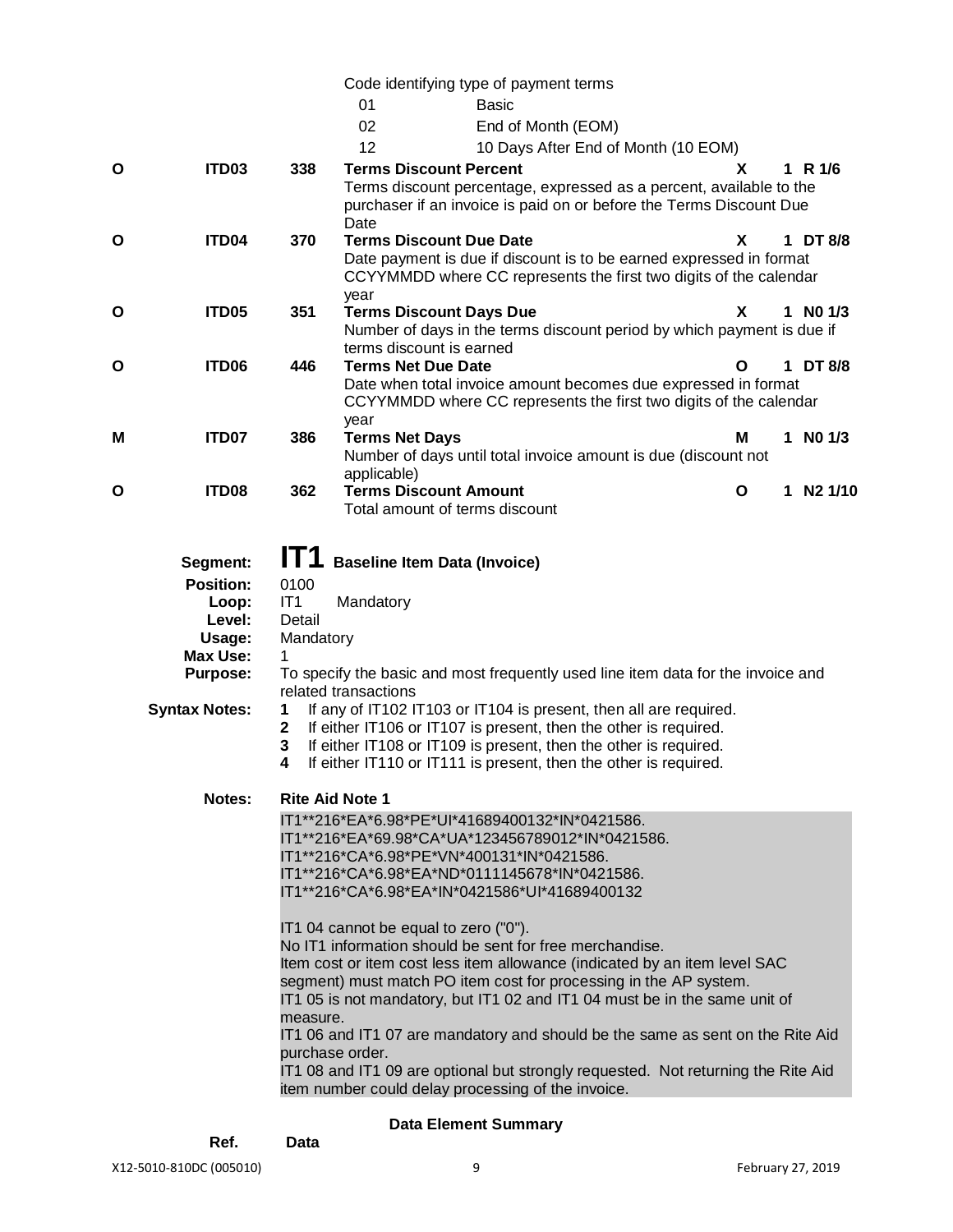|   | Des.                         | <b>Element Name</b> |                                                                 |                                                                                                                                                                                         | <b>Attributes</b> |   |               |  |
|---|------------------------------|---------------------|-----------------------------------------------------------------|-----------------------------------------------------------------------------------------------------------------------------------------------------------------------------------------|-------------------|---|---------------|--|
| M | <b>IT102</b>                 | 358                 | <b>Quantity Invoiced</b>                                        |                                                                                                                                                                                         | М                 |   | 1 R 1/15      |  |
|   |                              |                     |                                                                 | Number of units invoiced (supplier units)                                                                                                                                               | м                 |   |               |  |
| М | <b>IT103</b>                 | 355                 | CA<br>EA                                                        | Unit or Basis for Measurement Code<br>Code specifying the units in which a value is being expressed, or<br>manner in which a measurement has been taken<br>Case<br>Each                 |                   | 1 | <b>ID 2/2</b> |  |
| м | <b>IT104</b>                 | 212                 | <b>Unit Price</b>                                               |                                                                                                                                                                                         | м                 |   | 1 R 1/17      |  |
|   |                              |                     |                                                                 | Price per unit of product, service, commodity, etc.                                                                                                                                     |                   |   |               |  |
| O | <b>IT105</b>                 | 639                 | <b>Basis of Unit Price Code</b>                                 |                                                                                                                                                                                         | O                 |   | 1 ID $2/2$    |  |
|   |                              |                     |                                                                 | Code identifying the type of unit price for an item                                                                                                                                     |                   |   |               |  |
|   |                              |                     | CA                                                              | Catalog                                                                                                                                                                                 |                   |   |               |  |
|   |                              |                     | PE                                                              | Price per Each                                                                                                                                                                          |                   |   |               |  |
| м | <b>IT106</b>                 | 235                 | <b>Product/Service ID Qualifier</b><br>Product/Service ID (234) | Code identifying the type/source of the descriptive number used in<br>Use any of the following sent in the Purchase Order.                                                              | M                 |   | 1 ID $2/2$    |  |
|   |                              |                     | EN                                                              | EAN/UCC - 13                                                                                                                                                                            |                   |   |               |  |
|   |                              |                     | IN                                                              | Data structure for the 13 digit EAN.UCC (EAN<br>International. Uniform Code Council) Global Trade<br>Identification Number (GTIN)<br><b>Buyer's Item Number</b>                         |                   |   |               |  |
|   |                              |                     | <b>ND</b>                                                       | National Drug Code (NDC)                                                                                                                                                                |                   |   |               |  |
|   |                              |                     | <b>UA</b><br>U.P.C./EAN Case Code (2-5-5)                       |                                                                                                                                                                                         |                   |   |               |  |
|   |                              |                     | UI<br>U.P.C. Consumer Package Code (1-5-5)                      |                                                                                                                                                                                         |                   |   |               |  |
|   |                              |                     | <b>UK</b><br><b>GTIN 14-digit Data Structure</b>                |                                                                                                                                                                                         |                   |   |               |  |
|   |                              |                     | UP                                                              | Data structure for the 14 digit EAN.UCC (EAN<br>International. Uniform Code Council) Global Trade<br>Item Number (GTIN)<br><b>UCC - 12</b>                                              |                   |   |               |  |
|   |                              |                     |                                                                 | Data structure for the 12 digit EAN.UCC (EAN<br>International. Uniform Code Council) Global Trade<br>Identification Number (GTIN). Also known as the<br>Universal Product Code (U.P.C.) |                   |   |               |  |
|   |                              |                     | VN                                                              | Vendor's (Seller's) Item Number                                                                                                                                                         |                   |   |               |  |
| M | <b>IT107</b>                 | 234                 | <b>Product/Service ID</b>                                       | Identifying number for a product or service                                                                                                                                             | M                 | 1 | AN 1/48       |  |
|   |                              |                     | Item number as qualified in IT106                               |                                                                                                                                                                                         |                   |   |               |  |
| М | <b>IT108</b>                 | 235                 | <b>Product/Service ID Qualifier</b>                             |                                                                                                                                                                                         | M                 |   | 1 ID $2/2$    |  |
|   |                              |                     | Product/Service ID (234)                                        | Code identifying the type/source of the descriptive number used in                                                                                                                      |                   |   |               |  |
|   |                              |                     | Order.                                                          | Use additional qualifiers if available from IT106 sent in the Purchase                                                                                                                  |                   |   |               |  |
|   |                              |                     | IN                                                              | Buyer's Item Number                                                                                                                                                                     |                   |   |               |  |
| м | <b>IT109</b>                 | 234                 | <b>Product/Service ID</b>                                       | Identifying number for a product or service                                                                                                                                             | М                 | 1 | AN 1/48       |  |
|   |                              |                     |                                                                 | Rite Aid's Item Number is strongly requested.                                                                                                                                           |                   |   |               |  |
|   | Segment:<br><b>Position:</b> | <b>PID</b><br>0600  | <b>Product/Item Description</b>                                 |                                                                                                                                                                                         |                   |   |               |  |
|   | Loop:                        | <b>PID</b>          | Mandatory                                                       |                                                                                                                                                                                         |                   |   |               |  |
|   | Level:<br>Usage:             | Detail<br>Mandatory |                                                                 |                                                                                                                                                                                         |                   |   |               |  |
|   | Max Use:                     | 1                   |                                                                 |                                                                                                                                                                                         |                   |   |               |  |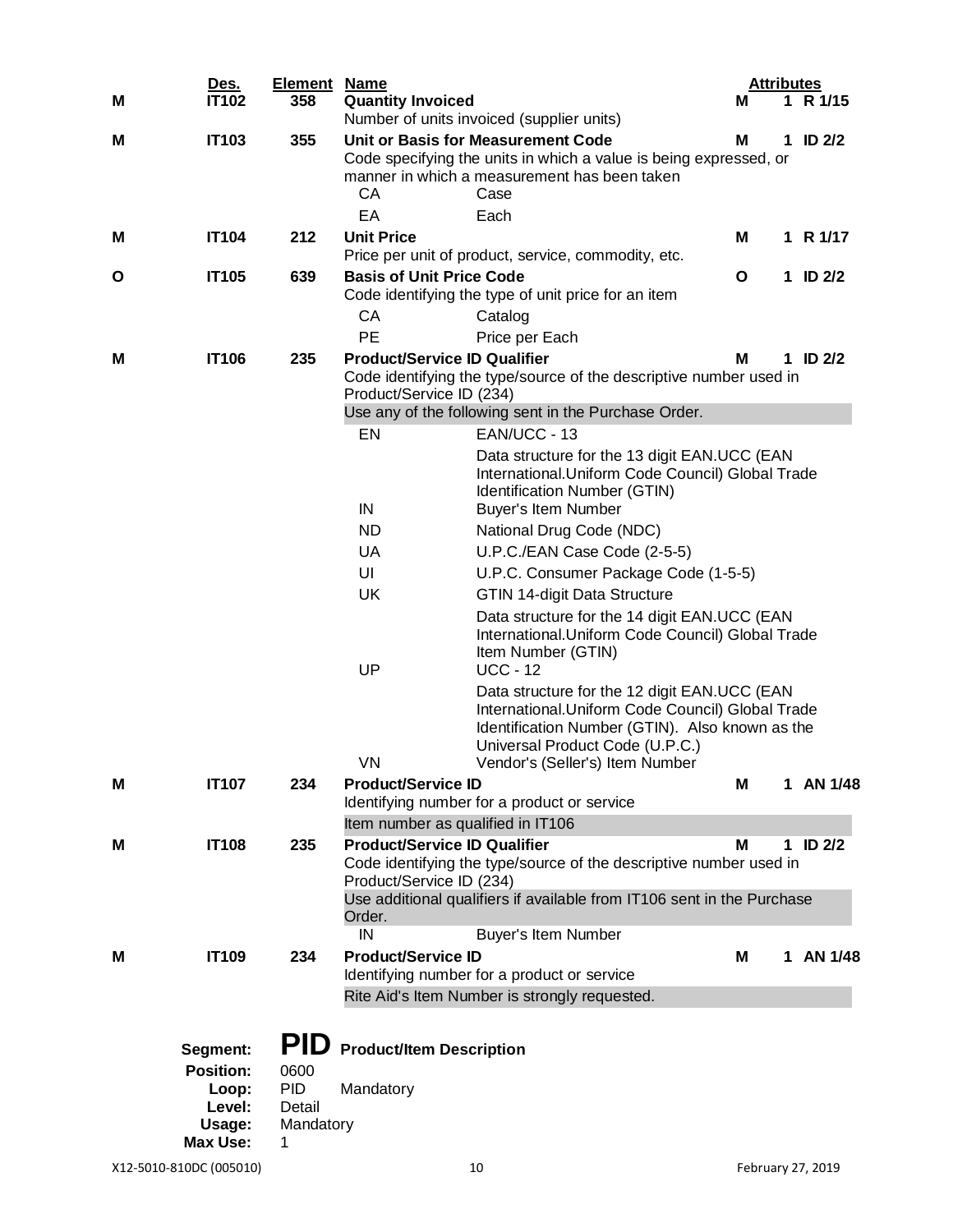|   | <b>Purpose:</b>           |                                                                                                                                                           | To describe a product or process in coded or free-form format                                                              |   |                   |                   |  |  |
|---|---------------------------|-----------------------------------------------------------------------------------------------------------------------------------------------------------|----------------------------------------------------------------------------------------------------------------------------|---|-------------------|-------------------|--|--|
|   | <b>Syntax Notes:</b>      | If PID04 is present, then PID03 is required.<br>1<br>At least one of PID04 or PID05 is required.<br>$\mathbf{2}$                                          |                                                                                                                            |   |                   |                   |  |  |
|   | Notes:                    | <b>Rite Aid Note 1</b>                                                                                                                                    |                                                                                                                            |   |                   |                   |  |  |
|   |                           | PID*F****DESCRIPTION.                                                                                                                                     |                                                                                                                            |   |                   |                   |  |  |
|   |                           |                                                                                                                                                           |                                                                                                                            |   |                   |                   |  |  |
|   | Ref.                      | <b>Data</b>                                                                                                                                               | <b>Data Element Summary</b>                                                                                                |   |                   |                   |  |  |
|   | <u>Des.</u>               | <u>Element</u>                                                                                                                                            | <b>Name</b>                                                                                                                |   | <b>Attributes</b> |                   |  |  |
| M | PID <sub>01</sub>         | 349                                                                                                                                                       | <b>Item Description Type</b>                                                                                               | М | 1.                | $ID$ 1/1          |  |  |
|   |                           |                                                                                                                                                           | Code indicating the format of a description                                                                                |   |                   |                   |  |  |
|   |                           |                                                                                                                                                           | F<br>Free-form                                                                                                             |   |                   |                   |  |  |
| M | <b>PID05</b>              | 352                                                                                                                                                       | <b>Description</b><br>A free-form description to clarify the related data elements and their                               | м |                   | 1 AN 1/80         |  |  |
|   |                           |                                                                                                                                                           | content                                                                                                                    |   |                   |                   |  |  |
|   |                           |                                                                                                                                                           |                                                                                                                            |   |                   |                   |  |  |
|   | Segment:                  |                                                                                                                                                           | SAC Service, Promotion, Allowance, or Charge Information                                                                   |   |                   |                   |  |  |
|   | <b>Position:</b>          | 1800                                                                                                                                                      |                                                                                                                            |   |                   |                   |  |  |
|   | Loop:                     | <b>SAC</b>                                                                                                                                                | Optional                                                                                                                   |   |                   |                   |  |  |
|   | Level:                    | Detail                                                                                                                                                    |                                                                                                                            |   |                   |                   |  |  |
|   | Usage:<br><b>Max Use:</b> | Optional<br>1.                                                                                                                                            |                                                                                                                            |   |                   |                   |  |  |
|   | <b>Purpose:</b>           |                                                                                                                                                           | To request or identify a service, promotion, allowance, or charge; to specify the                                          |   |                   |                   |  |  |
|   |                           |                                                                                                                                                           | amount or percentage for the service, promotion, allowance, or charge                                                      |   |                   |                   |  |  |
|   | <b>Syntax Notes:</b>      | 1                                                                                                                                                         | At least one of SAC02 or SAC03 is required.                                                                                |   |                   |                   |  |  |
|   |                           | If either SAC03 or SAC04 is present, then the other is required.<br>$\mathbf{2}$<br>3<br>If either SAC06 or SAC07 is present, then the other is required. |                                                                                                                            |   |                   |                   |  |  |
|   |                           | 4                                                                                                                                                         | If either SAC09 or SAC10 is present, then the other is required.                                                           |   |                   |                   |  |  |
|   |                           | 5                                                                                                                                                         | If SAC11 is present, then SAC10 is required.                                                                               |   |                   |                   |  |  |
|   |                           | 6                                                                                                                                                         | If SAC14 is present, then SAC13 is required.                                                                               |   |                   |                   |  |  |
|   | Notes:                    | 7<br><b>Rite Aid Note 1</b>                                                                                                                               | If SAC16 is present, then SAC15 is required.                                                                               |   |                   |                   |  |  |
|   |                           |                                                                                                                                                           | SAC*A*A400***10000********02                                                                                               |   |                   |                   |  |  |
|   |                           |                                                                                                                                                           |                                                                                                                            |   |                   |                   |  |  |
|   |                           |                                                                                                                                                           | CHARGES ARE NOT PERMITTED AT THE ITEM LEVEL<br>When an item allowance is given, the net item cost should equal the PO item |   |                   |                   |  |  |
|   |                           | cost.                                                                                                                                                     |                                                                                                                            |   |                   |                   |  |  |
|   |                           |                                                                                                                                                           | The SAC05 can not be a zero ("0") Value                                                                                    |   |                   |                   |  |  |
|   |                           |                                                                                                                                                           | Decimals are not permitted in the SAC05                                                                                    |   |                   |                   |  |  |
|   |                           |                                                                                                                                                           | Refer to Table 1 for valid allowance codes to use, sending an invalid code could<br>delay processing the Invoice.          |   |                   |                   |  |  |
|   |                           |                                                                                                                                                           |                                                                                                                            |   |                   |                   |  |  |
|   | Ref.                      | Data                                                                                                                                                      | <b>Data Element Summary</b>                                                                                                |   |                   |                   |  |  |
|   | <u>Des.</u>               | <b>Element Name</b>                                                                                                                                       |                                                                                                                            |   | <b>Attributes</b> |                   |  |  |
| M | SAC01                     | 248                                                                                                                                                       | <b>Allowance or Charge Indicator</b>                                                                                       | м | 1.                | $ID$ 1/1          |  |  |
|   |                           |                                                                                                                                                           | Code which indicates an allowance or charge for the service specified                                                      |   |                   |                   |  |  |
|   |                           |                                                                                                                                                           | Allowance<br>A                                                                                                             |   |                   |                   |  |  |
| M | SAC02                     | 1300                                                                                                                                                      | Service, Promotion, Allowance, or Charge Code                                                                              | Μ |                   | 1 ID $4/4$        |  |  |
|   |                           |                                                                                                                                                           | Code identifying the service, promotion, allowance, or charge<br><b>Rite Aid Note 1:</b>                                   |   |                   |                   |  |  |
|   |                           |                                                                                                                                                           | Refer to Table 2 for allowance / Charge codes.                                                                             |   |                   |                   |  |  |
| м | SAC05                     | 610                                                                                                                                                       | <b>Amount</b>                                                                                                              | M |                   | 1 N2 1/15         |  |  |
|   |                           |                                                                                                                                                           | Monetary amount                                                                                                            |   |                   |                   |  |  |
| M | <b>SAC12</b>              | 331                                                                                                                                                       | Allowance or Charge Method of Handling Code                                                                                | Μ |                   | 1 ID $2/2$        |  |  |
|   |                           |                                                                                                                                                           | Code indicating method of handling for an allowance or charge                                                              |   |                   |                   |  |  |
|   | X12-5010-810DC (005010)   |                                                                                                                                                           | 11                                                                                                                         |   |                   | February 27, 2019 |  |  |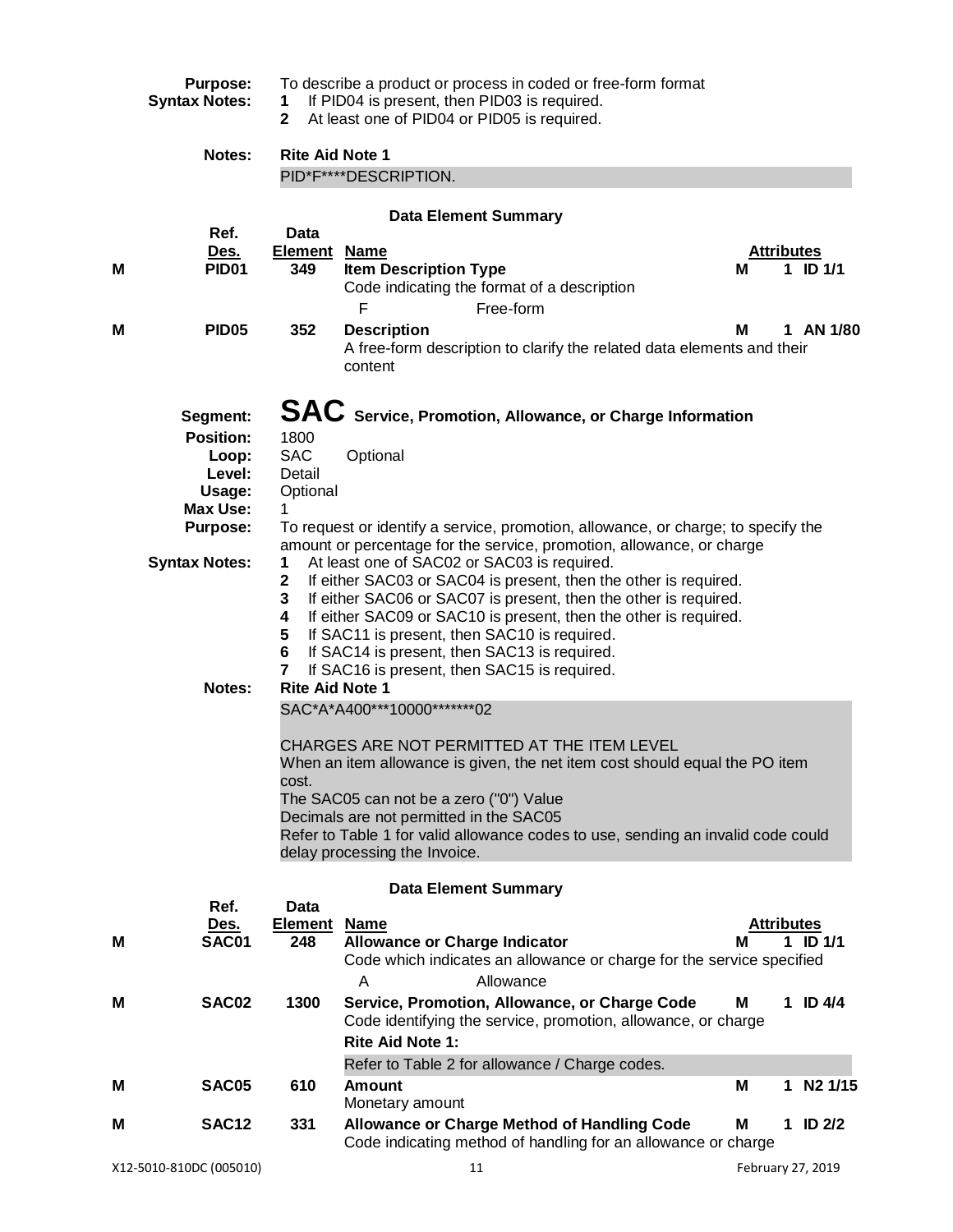|   | Segment:<br><b>Position:</b><br>Loop:<br>Level:<br>Usage:<br><b>Max Use:</b><br>Purpose:<br><b>Syntax Notes:</b><br>Notes:        | 0100<br>Summary<br>Mandatory<br>1<br><b>Rite Aid Note 1</b><br>TDS*301536.                                             | TDS Total Monetary Value Summary<br>To specify the total invoice discounts and amounts<br>The Net Invoice Amount is equal to Net Total + Invoices Charges - Invoice<br>Allowances (Excluding Terms Discount)<br>Do not send a zero ("0") total amount in the TDS segment.                                                                                                                                                                                                                                                                                                                                                                                                                                                                                                                                                                                                                                                 |   |                             |  |
|---|-----------------------------------------------------------------------------------------------------------------------------------|------------------------------------------------------------------------------------------------------------------------|---------------------------------------------------------------------------------------------------------------------------------------------------------------------------------------------------------------------------------------------------------------------------------------------------------------------------------------------------------------------------------------------------------------------------------------------------------------------------------------------------------------------------------------------------------------------------------------------------------------------------------------------------------------------------------------------------------------------------------------------------------------------------------------------------------------------------------------------------------------------------------------------------------------------------|---|-----------------------------|--|
|   |                                                                                                                                   |                                                                                                                        | <b>Data Element Summary</b>                                                                                                                                                                                                                                                                                                                                                                                                                                                                                                                                                                                                                                                                                                                                                                                                                                                                                               |   |                             |  |
|   | Ref.                                                                                                                              | <b>Data</b>                                                                                                            |                                                                                                                                                                                                                                                                                                                                                                                                                                                                                                                                                                                                                                                                                                                                                                                                                                                                                                                           |   |                             |  |
|   | Des.                                                                                                                              | <b>Element</b>                                                                                                         | <u>Name</u>                                                                                                                                                                                                                                                                                                                                                                                                                                                                                                                                                                                                                                                                                                                                                                                                                                                                                                               |   | <b>Attributes</b>           |  |
| M | <b>TDS01</b>                                                                                                                      | 610                                                                                                                    | <b>Amount</b><br>Monetary amount                                                                                                                                                                                                                                                                                                                                                                                                                                                                                                                                                                                                                                                                                                                                                                                                                                                                                          | м | N <sub>2</sub> 1/15<br>1.   |  |
|   |                                                                                                                                   |                                                                                                                        |                                                                                                                                                                                                                                                                                                                                                                                                                                                                                                                                                                                                                                                                                                                                                                                                                                                                                                                           |   |                             |  |
|   | Segment:<br><b>Position:</b><br>Loop:<br>Level:<br>Usage:<br><b>Max Use:</b><br><b>Purpose:</b><br><b>Syntax Notes:</b><br>Notes: | 0400<br><b>SAC</b><br>Summary<br>Optional<br>1<br>1<br>$\mathbf{2}$<br>3<br>4<br>5<br>6<br>7<br><b>Rite Aid Note 1</b> | SAC Service, Promotion, Allowance, or Charge Information<br>Optional<br>To request or identify a service, promotion, allowance, or charge; to specify the<br>amount or percentage for the service, promotion, allowance, or charge<br>At least one of SAC02 or SAC03 is required.<br>If either SAC03 or SAC04 is present, then the other is required.<br>If either SAC06 or SAC07 is present, then the other is required.<br>If either SAC09 or SAC10 is present, then the other is required.<br>If SAC11 is present, then SAC10 is required.<br>If SAC14 is present, then SAC13 is required.<br>If SAC16 is present, then SAC15 is required.<br>SAC*A*A400***15000********02***Allowance Non-Performance.<br>SAC*C*H625***7500********06***Tax - Beverage Tax.<br>The SAC05 can not be a zero ("0") Value.<br>Decimals are not permitted in the SAC05.<br>Please refer to General Comments for Freight Allowance Program |   |                             |  |
| М | Ref.<br>Des.<br>SAC01                                                                                                             | <b>Data</b><br><b>Element</b><br>248                                                                                   | <b>Data Element Summary</b><br><b>Name</b><br><b>Allowance or Charge Indicator</b><br>Code which indicates an allowance or charge for the service specified<br>Allowance<br>A                                                                                                                                                                                                                                                                                                                                                                                                                                                                                                                                                                                                                                                                                                                                             |   | Attributes<br>$ID$ 1/1<br>1 |  |
|   |                                                                                                                                   |                                                                                                                        | $\mathsf{C}$<br>Charge                                                                                                                                                                                                                                                                                                                                                                                                                                                                                                                                                                                                                                                                                                                                                                                                                                                                                                    |   |                             |  |
| М | SAC02                                                                                                                             | 1300                                                                                                                   | Service, Promotion, Allowance, or Charge Code<br>Code identifying the service, promotion, allowance, or charge                                                                                                                                                                                                                                                                                                                                                                                                                                                                                                                                                                                                                                                                                                                                                                                                            | М | 1 ID $4/4$                  |  |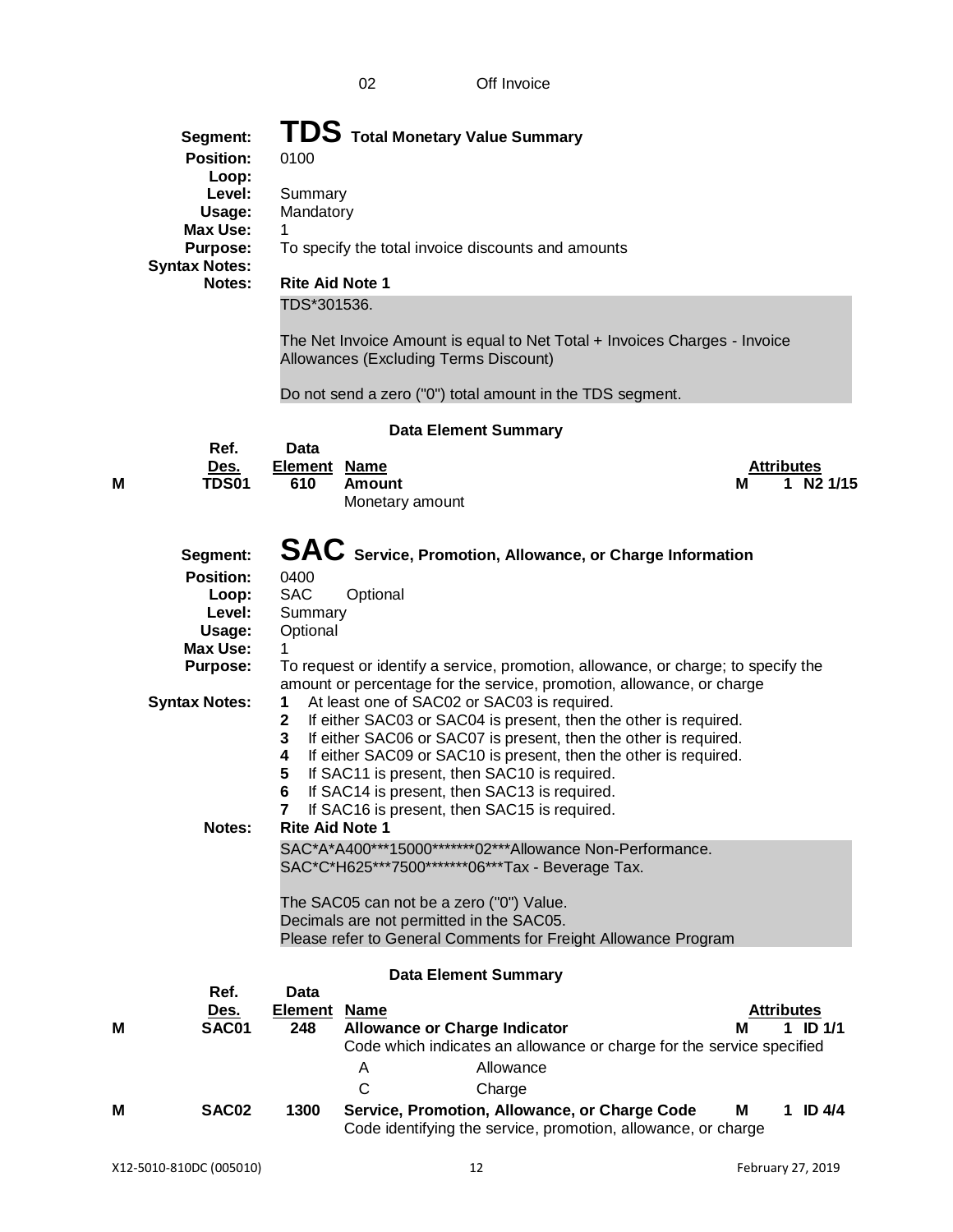|   |                                                                                                                                   |                                                                                                   | <b>Rite Aid Note 1:</b>                                                                                                                                                                                                                     |                        |    |               |
|---|-----------------------------------------------------------------------------------------------------------------------------------|---------------------------------------------------------------------------------------------------|---------------------------------------------------------------------------------------------------------------------------------------------------------------------------------------------------------------------------------------------|------------------------|----|---------------|
|   |                                                                                                                                   |                                                                                                   | Refer to Table 2 for allowance / Charge codes.                                                                                                                                                                                              |                        |    |               |
| м | SAC05                                                                                                                             | 610                                                                                               | <b>Amount</b><br>Monetary amount                                                                                                                                                                                                            | M                      |    | 1 N2 1/15     |
| м | <b>SAC12</b>                                                                                                                      | 331                                                                                               | <b>Allowance or Charge Method of Handling Code</b><br>Code indicating method of handling for an allowance or charge<br>Off Invoice<br>02<br>06<br>Charge to be Paid by Customer                                                             | М                      | 1. | <b>ID 2/2</b> |
| м | <b>SAC15</b>                                                                                                                      | 352                                                                                               | <b>Description</b><br>A free-form description to clarify the related data elements and their<br>content                                                                                                                                     | м                      |    | 1 AN 1/80     |
|   | Segment:<br><b>Position:</b><br>Loop:<br>Level:<br>Usage:<br><b>Max Use:</b><br><b>Purpose:</b><br><b>Syntax Notes:</b><br>Notes: | C I L<br>0700<br>Summary<br>Optional<br>1<br>$\mathbf{2}$<br><b>Rite Aid Note 1</b><br>$CTT^*1$ ~ | <b>Transaction Totals</b><br>To transmit a hash total for a specific element in the transaction set<br>If either CTT03 or CTT04 is present, then the other is required.<br>If either CTT05 or CTT06 is present, then the other is required. |                        |    |               |
|   |                                                                                                                                   |                                                                                                   | <b>Data Element Summary</b>                                                                                                                                                                                                                 |                        |    |               |
| м | Ref.<br>Des.<br>CTT01                                                                                                             | Data<br><b>Element Name</b><br>354                                                                | <b>Number of Line Items</b><br>Total number of line items in the transaction set. Number of line items<br>(CTT01) is the accumulation of the number of IT1 segments                                                                         | <b>Attributes</b><br>м | 1. | NO 1/6        |
|   | Segment:<br><b>Position:</b><br>Loop:<br>Level:<br>Usage:<br><b>Max Use:</b><br><b>Purpose:</b><br><b>Syntax Notes:</b>           | 0800<br>Summary<br>Mandatory                                                                      | $SE$ Transaction Set Trailer<br>To indicate the end of the transaction set and provide the count of the transmitted<br>segments (including the beginning (ST) and ending (SE) segments)                                                     |                        |    |               |
|   |                                                                                                                                   |                                                                                                   | <b>Data Element Summary</b>                                                                                                                                                                                                                 |                        |    |               |
|   | Ref.                                                                                                                              | <b>Data</b>                                                                                       |                                                                                                                                                                                                                                             |                        |    |               |
| Μ | <u>Des.</u><br><b>SE01</b>                                                                                                        | <b>Element Name</b><br>96                                                                         | <b>Number of Included Segments</b><br>Total number of segments included in a transaction set including ST<br>and SE segments                                                                                                                | <b>Attributes</b><br>м |    | 1 NO 1/10     |
| м | <b>SE02</b>                                                                                                                       | 329                                                                                               | <b>Transaction Set Control Number</b><br>Identifying control number that must be unique within the transaction set<br>functional group assigned by the originator for a transaction set                                                     | Μ                      |    | 1 AN 4/9      |
|   | Segment:                                                                                                                          |                                                                                                   | <b>GE</b> Functional Group Trailer                                                                                                                                                                                                          |                        |    |               |
|   | <b>Position:</b>                                                                                                                  | 0900                                                                                              |                                                                                                                                                                                                                                             |                        |    |               |

X12-5010-810DC (005010) 13 February 27, 2019 **Loop:**

Summary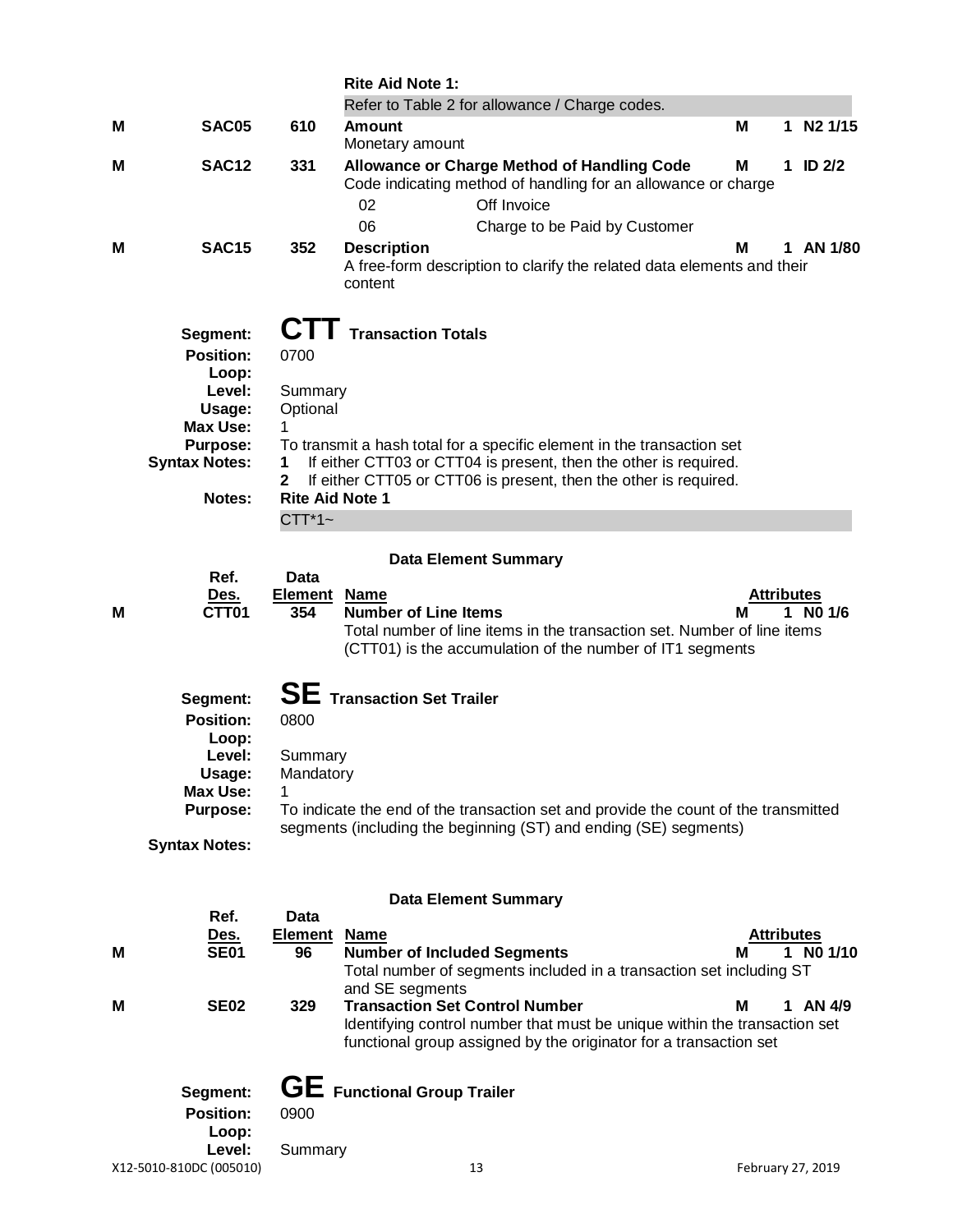| Usage:<br>Max Use:                      | Mandatory                                                                    |
|-----------------------------------------|------------------------------------------------------------------------------|
| <b>Purpose:</b><br><b>Syntax Notes:</b> | To indicate the end of a functional group and to provide control information |

|   |                                       |                | <b>Data Element Summary</b>                                                                                                                                        |                   |   |        |
|---|---------------------------------------|----------------|--------------------------------------------------------------------------------------------------------------------------------------------------------------------|-------------------|---|--------|
|   | Ref.                                  | <b>Data</b>    |                                                                                                                                                                    |                   |   |        |
|   | Des.                                  | <b>Element</b> | <b>Name</b>                                                                                                                                                        | <b>Attributes</b> |   |        |
| м | GE01                                  | 97             | <b>Number of Transaction Sets Included</b>                                                                                                                         | м                 | 1 | NO 1/6 |
|   |                                       |                | Total number of transaction sets included in the functional group or<br>interchange (transmission) group terminated by the trailer containing<br>this data element |                   |   |        |
| M | <b>GE02</b>                           | 28             | <b>Group Control Number</b>                                                                                                                                        | М                 |   | NO 1/9 |
|   |                                       |                | Assigned number originated and maintained by the sender                                                                                                            |                   |   |        |
|   | Segment:<br><b>Position:</b><br>Loop: | 1000           | <b>IEA</b> Interchange Control Trailer                                                                                                                             |                   |   |        |
|   | Level:                                | Summary        |                                                                                                                                                                    |                   |   |        |
|   | Usage:                                | Mandatory      |                                                                                                                                                                    |                   |   |        |
|   | Max Use:                              |                |                                                                                                                                                                    |                   |   |        |
|   | <b>Purpose:</b>                       |                | To define the end of an interchange of zero or more functional groups and<br>interchange-related control segments                                                  |                   |   |        |
|   | <b>Syntax Notes:</b>                  |                |                                                                                                                                                                    |                   |   |        |

# **Data Element Summary**

|   | Ref.<br>Des. | Data<br><b>Element</b> | <b>Name</b>                                                                              | <b>Attributes</b> |  |            |
|---|--------------|------------------------|------------------------------------------------------------------------------------------|-------------------|--|------------|
| м | <b>IEA01</b> | 116                    | <b>Number of Included Functional Groups</b>                                              | М                 |  | 1 NO $1/5$ |
|   |              |                        | A count of the number of functional groups included in an interchange                    |                   |  |            |
| м | IEA02        | 112                    | <b>Interchange Control Number</b><br>A control number assigned by the interchange sender | м                 |  | NO 9/9     |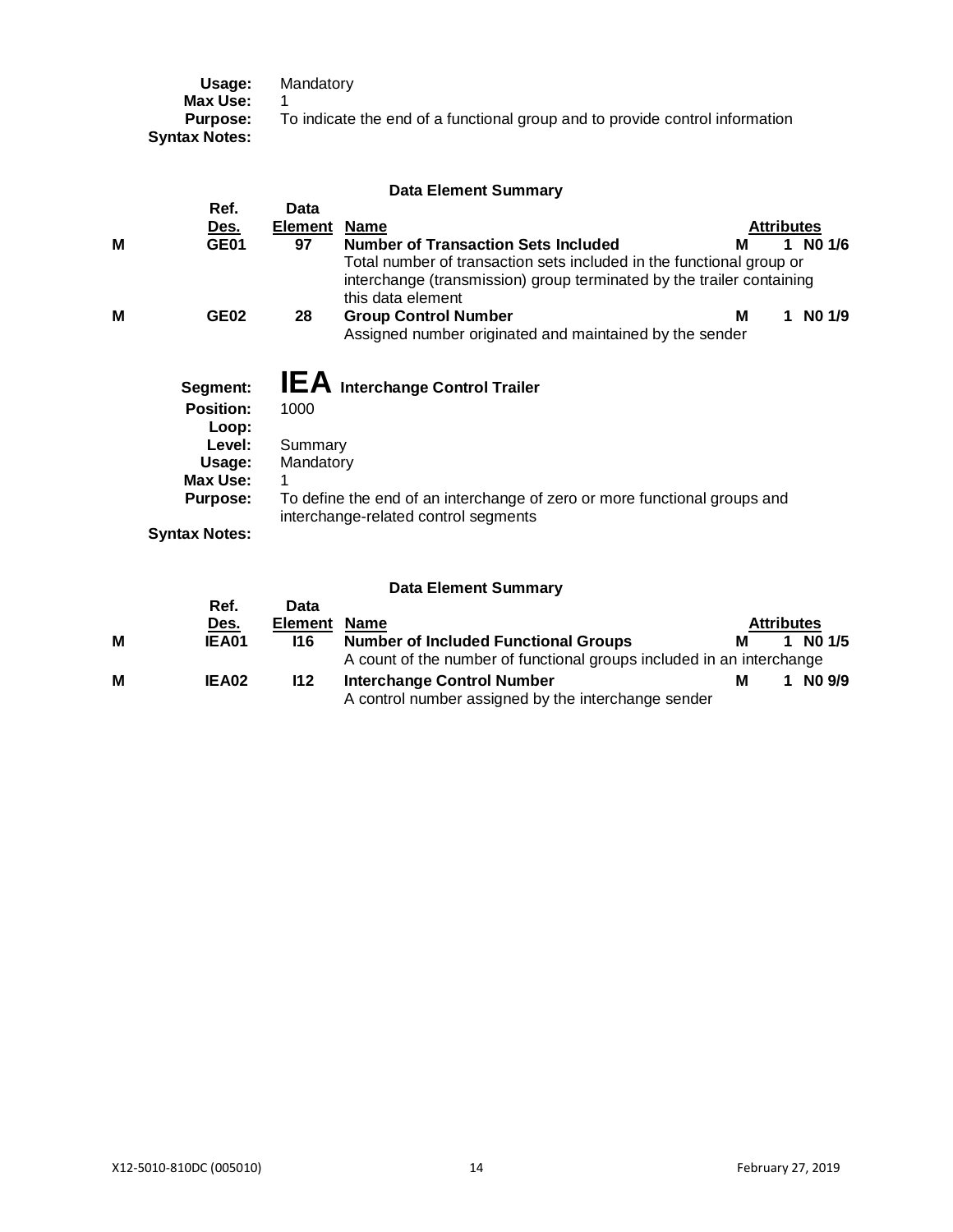### **Sample Format for DC 810**

ISA\*00\* \*00\* \*12\*12345678 \*01\*014578892 \*061019\*1716\*\_\*00501\*000000001\*0\*P\*>~ GS\*IN\*1234567890\*014578892\*20061019\*1716\*1\*X\*005010~ ST\*810\*0001~ BIG\*20060316\*90612701\*20061018\*1234567~ N1\*RI\*\*92\*12345~ N1\*ST\*RITE-AID LANCASTER DIST CTR\*9\*0145788920088~ N3\*LANCASTER DIST CENTER~ N4\*LANCASTER\*CA\*93536~ ITD\*01\*\*\*\*\*20060415\*30~ IT1\*\*216\*EA\*6.98\*PE\*UA\*041689400132\*IN\*0421586~ PID\*F\*\*\*\*Description~ IT1\*\*216\*EA\*6.98\*PC\*UA\*041689400101\*IN\*0421587~ PID\*F\*\*\*\*DESCRIPTION~  $SAC*A*A400***228******02****ADlowance Non-Performance~ $\sim$$ TDS\*301536~ SAC\*A\*A400\*\*\*228\*\*\*\*\*\*\*02\*\*\*Allowance Non-Performance~  $CTT*2~$ SE\*16\*0001~  $GE*1*1~$ IEA\*1\*000000001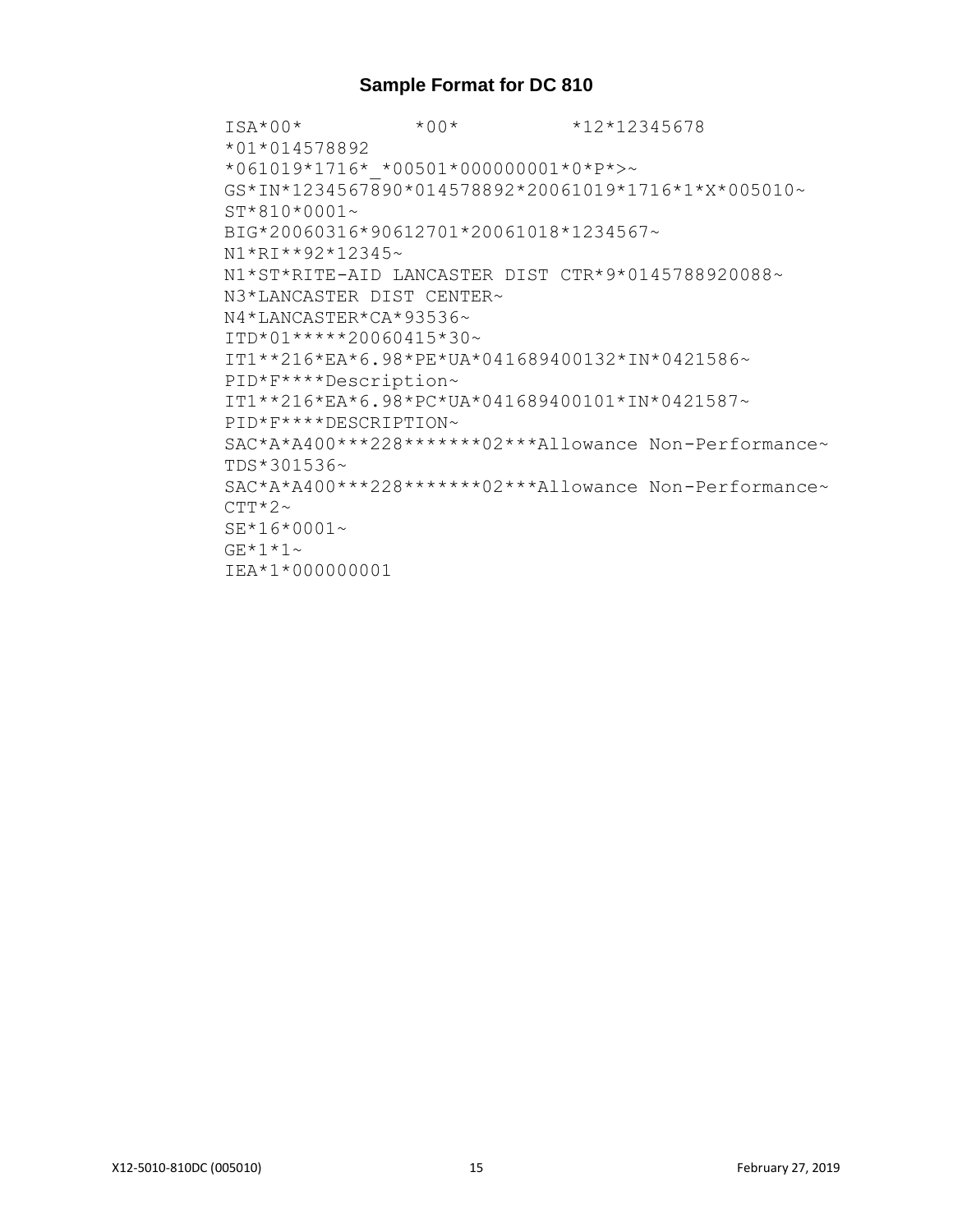# **Table 1**

### *Rite Aid DC Vendors*

### *Allowance Code Table – Item Level*

 $\blacksquare$ 

| <i>ALLOWANCE CODES</i> |      |                               |                                           |      | <b>CHARGE CODES</b>           |
|------------------------|------|-------------------------------|-------------------------------------------|------|-------------------------------|
| Category               | Code | <b>Table 1300 Description</b> | Category                                  | Code | <b>Table 1300 Description</b> |
| <b>ALLOWANCE</b>       | A260 | <b>Advertising Allowance</b>  | <b>CHARGES NOT ALLOWED AT ITEM LEVEL.</b> |      |                               |
| (OTHER)                | A400 | Allowance non-performance     |                                           |      |                               |
|                        | C320 | <b>Display Allowance</b>      |                                           |      |                               |

 $\mathsf{r}$ 

| <b>CHARGE CODES</b>                       |      |                               |  |  |  |  |  |
|-------------------------------------------|------|-------------------------------|--|--|--|--|--|
| Category                                  | Code | <b>Table 1300 Description</b> |  |  |  |  |  |
| <b>CHARGES NOT ALLOWED AT ITEM LEVEL.</b> |      |                               |  |  |  |  |  |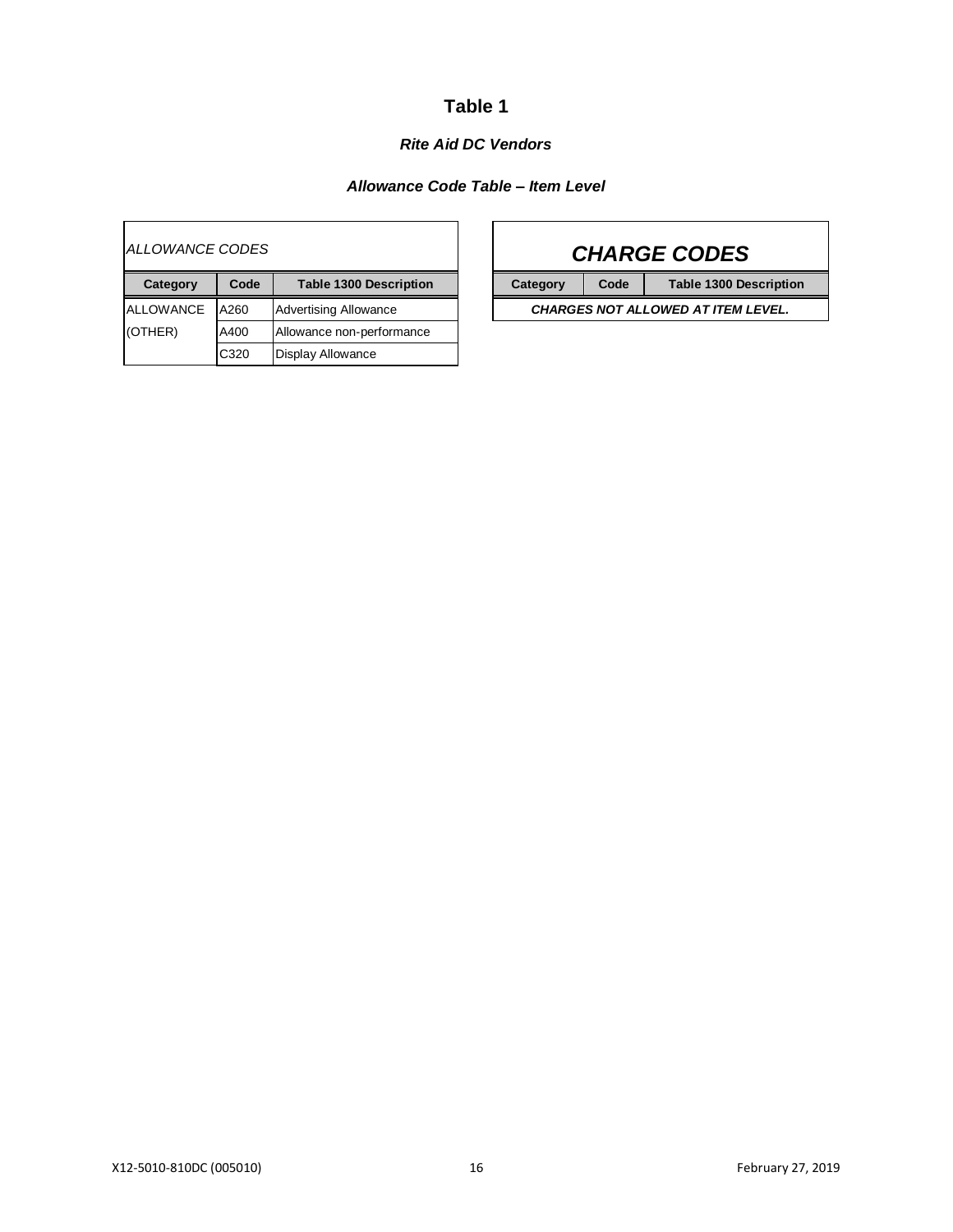### **Table 2**

### *Rite Aid DC Vendors*

#### *Allowance/Charge Code Table – Invoice (Summary) Level*

| <b>ALLOWANCE CODES</b> |                  |                                     | <b>CHARGE CODES</b> |                  |                                      |  |
|------------------------|------------------|-------------------------------------|---------------------|------------------|--------------------------------------|--|
| Category               | Code             | <b>Table 1300 Description</b>       | Category            | Code             | <b>Table 1300 Description</b>        |  |
| <b>FREIGHT</b>         | A170             | Freight                             | <b>FREIGHT</b>      | A170             | Freight                              |  |
| <b>ALLOWANCE</b>       | C310             | <b>Discount</b>                     | <b>CHARGE</b>       | D <sub>200</sub> | Freight Charge to Destination        |  |
|                        | D <sub>240</sub> | Freight                             |                     | D <sub>240</sub> | Freight                              |  |
|                        | D270             | Fuel Surcharge                      |                     | D <sub>270</sub> | <b>Fuel Surcharge</b>                |  |
|                        | D <sub>500</sub> | Handling                            |                     | D <sub>500</sub> | Handling                             |  |
|                        | F050             | Other(See Related Description)      |                     | H390             | Stop-off Charge                      |  |
|                        | F340             | Pick/Up                             |                     | 1380             | Unloading (Labor Charges)            |  |
| <b>RETURNS</b>         | <b>B660</b>      | <b>Contract Allowance</b>           | <b>SALES TAX</b>    | F050             | Other (See Related<br>Description)   |  |
| ALLOWANCE B950         |                  | Damaged Merchandise                 |                     | H750             | Tax - Sales Tax (State and<br>Local) |  |
|                        | C000             | Defective Allowance                 | <b>PALLET</b>       | F180             | Pallet                               |  |
|                        | D <sub>250</sub> | Freshness/Leaker Allowance          | <b>CHARGE</b>       | F190             | Palletizing                          |  |
|                        | E800             | No Return Credit Allowance          | OIL RECYCLE         | <b>H330</b>      | <b>State Sales Charge</b>            |  |
|                        | F800             | <b>Promotional Allowance</b>        | <b>TAX</b>          | H730             | Tax - Local Sales Tax                |  |
|                        | H000             | Special Allowance                   |                     | H760             | Tax - State Hazardous<br>Substance   |  |
|                        | 1410             | Unsaleable Merchandise<br>Allowance |                     | H770             | Tax - State Tax                      |  |
| ALLOWANCE A260         |                  | <b>Advertising Allowance</b>        |                     | H660             | Tax --Excise Tax                     |  |
| (OTHER)                | A400             | Allowance non-performance           | <b>SOFT DRINK</b>   | C090             | Deposit Charges                      |  |
|                        | <b>B130</b>      | Cigarette Stamping                  | TAX (CRV)/          | H625             | Tax - Beverage Tax                   |  |
|                        | C <sub>260</sub> | Discount - Incentive                | <b>DEPOSITS</b>     | H850             | Tax                                  |  |
|                        | C320             | Display Allowance                   |                     |                  |                                      |  |
|                        | F280             | Performance Allowance               |                     |                  |                                      |  |
|                        | F910             | <b>Quantity Discount</b>            |                     |                  |                                      |  |
|                        | 1570             | Warehouse                           |                     |                  |                                      |  |
|                        | F970             | Rebate                              |                     |                  |                                      |  |

| <b>ALLOWANCE CODES</b> |                                     | <b>CHARGE CODES</b> |                  |                                      |  |  |
|------------------------|-------------------------------------|---------------------|------------------|--------------------------------------|--|--|
| Code                   | <b>Table 1300 Description</b>       | Category            | Code             | <b>Table 1300 Description</b>        |  |  |
| A170                   | Freight                             | <b>FREIGHT</b>      | A170             | Freight                              |  |  |
| C310                   | <b>Discount</b>                     | CHARGE              | D <sub>200</sub> | Freight Charge to Destination        |  |  |
| D240                   | Freight                             |                     | D <sub>240</sub> | Freight                              |  |  |
| D270                   | Fuel Surcharge                      |                     | D <sub>270</sub> | Fuel Surcharge                       |  |  |
| D500                   | Handling                            |                     | D <sub>500</sub> | Handling                             |  |  |
| F050                   | Other(See Related Description)      |                     | H390             | Stop-off Charge                      |  |  |
| F340                   | Pick/Up                             |                     | 1380             | Unloading (Labor Charges)            |  |  |
| B660                   | <b>Contract Allowance</b>           | <b>SALES TAX</b>    | F050             | Other (See Related<br>Description)   |  |  |
| B950                   | Damaged Merchandise                 |                     | H750             | Tax - Sales Tax (State and<br>Local) |  |  |
| C000                   | Defective Allowance                 | <b>PALLET</b>       | F180             | Pallet                               |  |  |
| D250                   | Freshness/Leaker Allowance          | CHARGE              | F190             | Palletizing                          |  |  |
| E800                   | No Return Credit Allowance          | OIL RECYCLE         | H330             | <b>State Sales Charge</b>            |  |  |
| F800                   | <b>Promotional Allowance</b>        | <b>TAX</b>          | H730             | Tax - Local Sales Tax                |  |  |
| H000                   | Special Allowance                   |                     | H760             | Tax - State Hazardous<br>Substance   |  |  |
| 1410                   | Unsaleable Merchandise<br>Allowance |                     | H770             | Tax - State Tax                      |  |  |
| A260                   | <b>Advertising Allowance</b>        |                     | H660             | Tax --Excise Tax                     |  |  |
| A400                   | Allowance non-performance           | <b>SOFT DRINK</b>   | C <sub>090</sub> | Deposit Charges                      |  |  |
| B130                   | Cigarette Stamping                  | TAX (CRV)/          | H625             | Tax - Beverage Tax                   |  |  |
| C <sub>260</sub>       | Discount - Incentive                | <b>DEPOSITS</b>     | H850             | Tax                                  |  |  |
|                        |                                     |                     |                  |                                      |  |  |

- **1.** Rite Aid can not process charges at the item level. Roll up any item charges and transmit in a summary level SAC segment.
- **2.** Please contact Rite Aid's EDI Department (717)731-3815 for authorization to transmit any codes that are not recognized above. Sending a code not on the Rite Aid table will cause delays in processing your invoices.
- **3. Freight Allowance Program** Just to note there has been to changes in regard to these transactions guidelines. This is for clarity purposes. *Purchase Orders:* Rite Aid EDI Purchase Orders will identify in the 'FOB' segment of FOB01 Shipment Method of Payment of 'PB' =Customer Pickup/Backhaul or Rite Aid controlled freight; and in theTD5 segment, TD504 "H"=Customer Pickup. *Invoice*: The suppliers Invoice will indicate in the SAC segment, SAC01 "A"=allowance; SAC02 code of 'F340'= Pickup Allowance; and in SAC05 the amount of the allowance. Finally, the SAC12 must be sent with code 02 = Off Invoice - and this is applied at the summary level of the invoice.